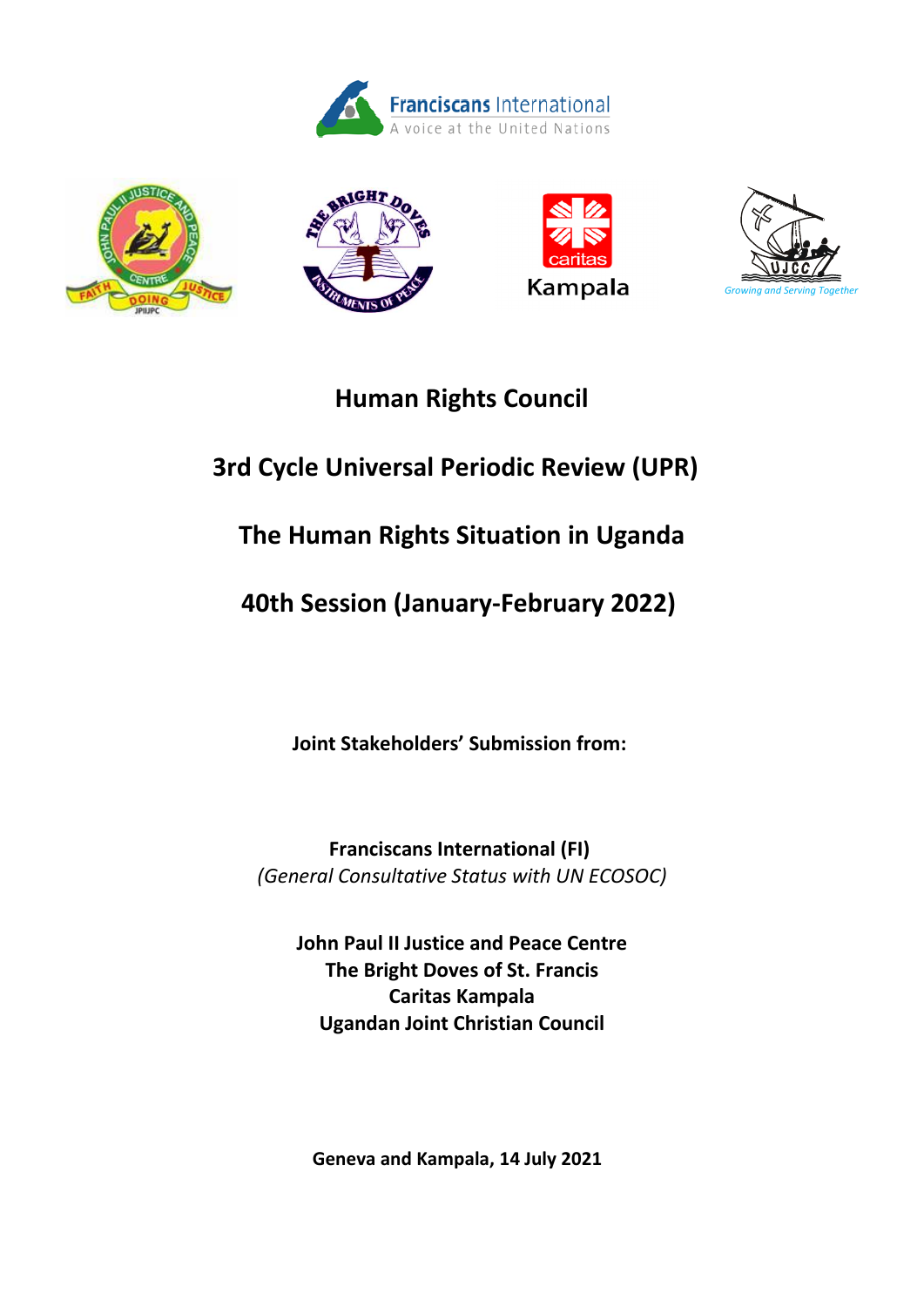## **PART 1: INTRODUCTION**

## **A. Submitting organizations**

- 1. The organizations listed below present this joint submission concerning the human rights situation in Uganda for consideration by the UPR Working Group at its 40th session.
- 2. Franciscans International (FI) is a faith-based International Non-Governmental Organisation (INGO) with General Consultative Status with the United Nations Economic and Social Council (ECOSOC). It was founded in 1982 to bring the concerns of the most vulnerable to the United Nations. FI relies on the expertise and first-hand information of Franciscans and other partners working at the local level around the world to advocate at the United Nations for structural changes addressing the root causes of injustice.
- 3. John Paul II Justice and Peace Centre was established in 2006, by a consortium of five religious missionary congregations: Comboni, Holy Cross, Mill Hill, Missionaries of Africa and Society of Jesuits. The founders intended to create an institution to facilitate collective action against social injustice, through research, advocacy, and training. They were compelled by the wanton violation of human rights, rising economic inequalities and poverty, prevalence of violence, as well as abuse of workers.
- 4. The Bright Doves of St. Francis is a faith-based Ugandan Youth organization established in 2006 and based in Kamwokya – Kampala. It is a registered Community Based Organization under Kampala Capital City Authority and works through the Young Franciscans (YouFra) network to reinforce cultural values which emphasize freedom, democracy, and non-violence by propagating peace and helping the young discover and utilize their potential.
- 5. Caritas Kampala is the social services and economic development Department of the Catholic Church in Kampala Archdiocese, mandated to carry out socio-pastoral activities within the administrative districts of: Mpigi, Kampala, Wakiso and Butambala. Caritas Kampala's initiatives focus on community development, good governance and civil society enhancement, orphans and vulnerable children, support to marginalized groups, and women's empowerment.
- 6. Uganda Joint Christian Council (UJCC) is a faith based ecumenical organization that was established in 1963 and registered as a trustee under the Trustees Incorporation Act. Its current membership comprises the Church of Uganda, The Roman Catholic Church and the Uganda Orthodox Church. UJCC was established after Uganda's independence in and is an associate and affiliated to All Africa Conference of Churches and the World Council of Churches (WCC).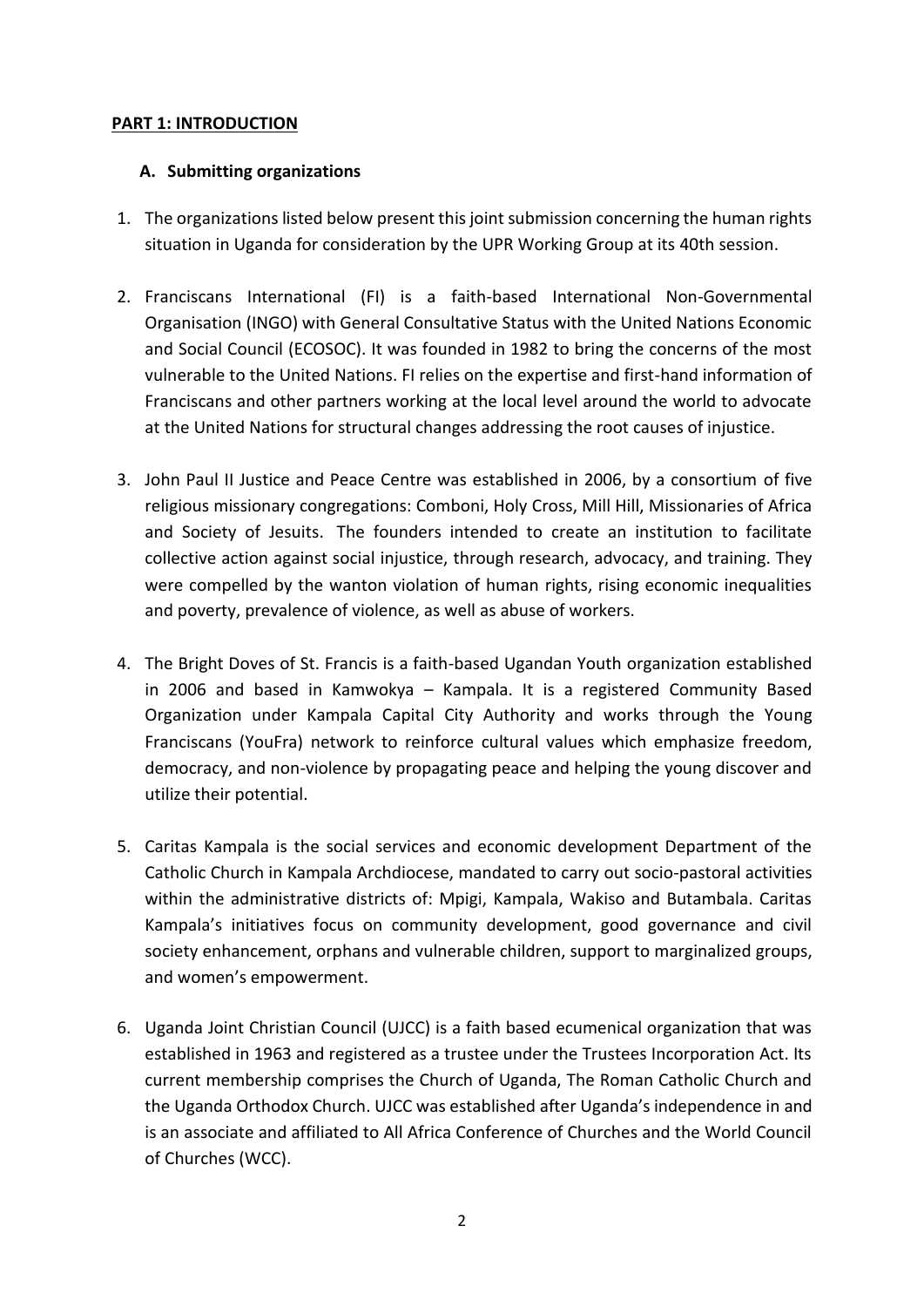## **B. Methodology**

- 7. This report is based on the evaluation of the commitments made by the Government of Uganda to implement recommendations accepted during its previous UPR. The data and information obtained for this submission came from various sources, including first-hand information from the above-mentioned field organizations serving individuals and groups affected by human rights abuses in Uganda.
- 8. The first-hand data collection was carried out as part of a group consultation organized in Kampala in May 2021, bringing together 25 civil society actors. Then, thematic groups conducted surveys through personal and group interviews with victims, some perpetrators, and experts as well as through desk research. Investigations were carried out between 15 June and 05 July 2021.
- 9. The analysis will address the following issues of concern: trafficking in persons, freedom of expression and right to peaceful assembly, right to education for children with disabilities and gender-based violence.

## **PART 2: REPORT**

## **I. TRAFFICKING IN PERSONS**

## **Introduction**

- 10. The past five years have been marked by the persistence of trafficking in persons in Uganda. The country remains the place of origin, transit and destination for women and men subject to trafficking.<sup>1</sup> The lack of adequate employment opportunities along with the poor quality of educational and social structures in rural and underserved areas, are all factors favouring human trafficking in a country counting the second youngest population in Africa.<sup>2</sup>
- 11. In addition, national labour externalization companies indirectly influence trafficking outside of the country, sending Ugandans to the Middle East region especially to the

<sup>1</sup> According to the Irish Center for Human Rights: *"Uganda has been identified as a source, transit, and destination country for human trafficking. […] Human trafficking in Uganda occurs on both transnational and internal levels. Victims of internal trafficking are mostly trafficked from rural and underserved communities to major cities, and are exploited in domestic service, street begging and vending, sexual exploitation including forced marriage and commercial sexual exploitation, and labour exploitation especially in the agricultural industry*". Irish Center for Human Rights, *Policy Brief: The impact of Covid-19 on Human Trafficking in Uganda*, 29 October 2020. Accessible at: [https://reliefweb.int/report/uganda/policy-brief](https://reliefweb.int/report/uganda/policy-brief-impact-covid-19-human-trafficking-uganda)[impact-covid-19-human-trafficking-uganda](https://reliefweb.int/report/uganda/policy-brief-impact-covid-19-human-trafficking-uganda) (last accessed 06 July 2021).

<sup>&</sup>lt;sup>2</sup> While the average age in Africa is estimated at 19.7 years old in [2019,](https://www.worldometers.info/world-population/africa-population/#:~:text=The%20median%20age%20in%20Africa%20is%2019.7years.) the median age of the Ugandan population in 2020 was 16.7 years: Uganda has the second youngest population in Africa in 2021 after Niger. STATISTA, *African counties with the lowest median age as of 2021*, 2021 Accessible at: [• Youngest African countries 2021 | Statista](https://www.statista.com/statistics/1121264/median-age-in-africa-by-county/) (Last accessed 06 July 2021).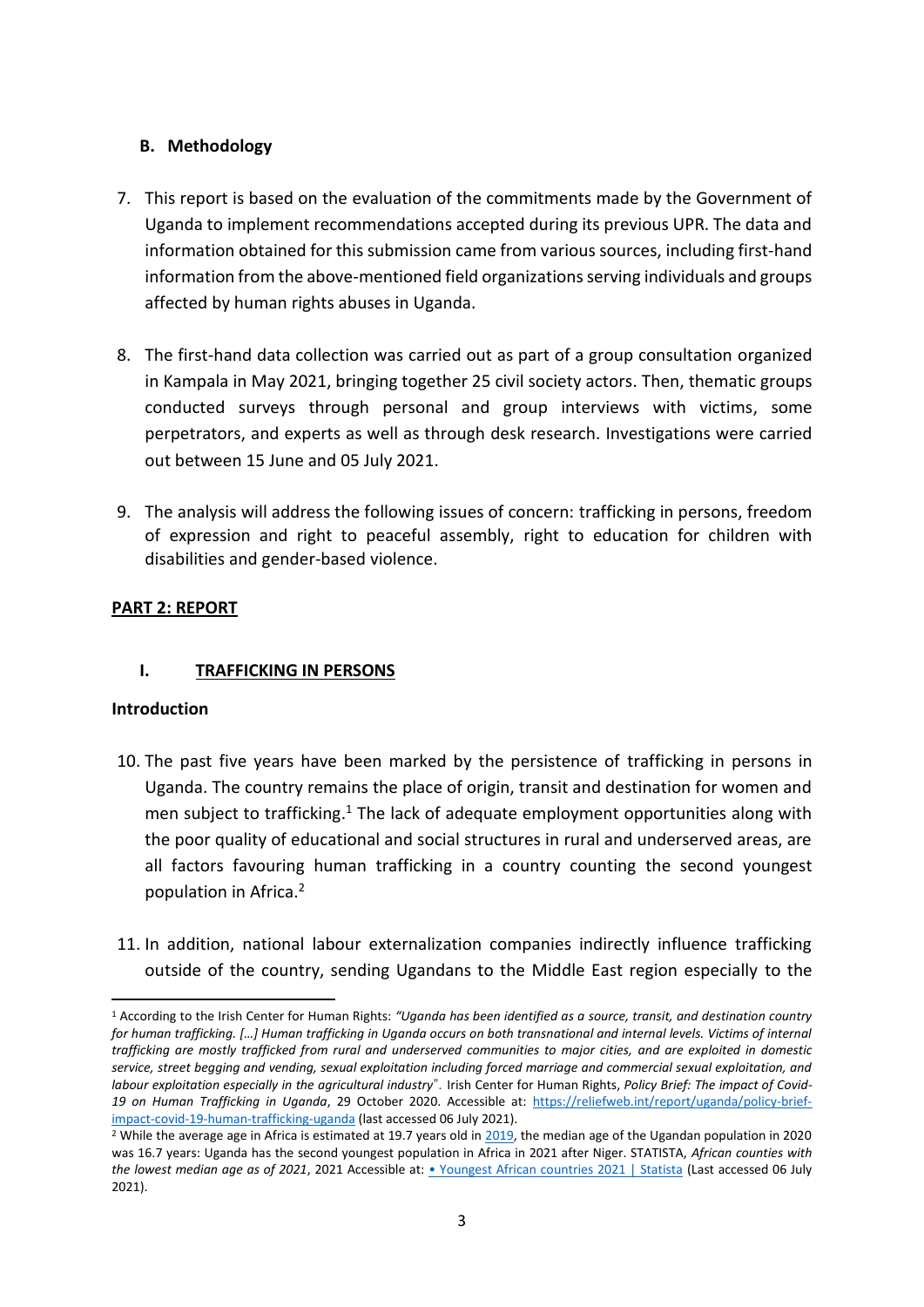United Arab Emirates, Saudi Arabia, Qatar, Kuwait, and Oman. As of June 30, 2020, there were 205 registered companies allowed to export labour under their umbrella organization, the Uganda Association of External Recruitment Agency (UAREA). In addition to these companies, several individuals and unregistered companies also export labour to the Middle East. Therefore, sending these people outside Uganda<sup>3</sup> to do odd jobs put them in situations where they are more at risk of being trafficked.<sup>4</sup> Official estimates of Ugandans doing odd jobs in those countries is about 100,000. 5

## **UPR Accepted recommendations – 2 nd cycle**

12. During the second UPR cycle, Uganda accepted six recommendations on human trafficking. While some States asked for a reinforcement of the legal framework through the ratification of international treaties, <sup>6</sup> others recommended to improve and better implement the existing national laws, regulations and policies aiming to prevent and counter trafficking in persons. 7

#### **Legal and policy framework**

13. Uganda has national laws against human trafficking, starting with article 25 of the Constitution that prohibits "*slavery, servitude and forced labour*". <sup>8</sup> This constitutional framework is completed by the 2009 Act on the Prevention of Trafficking in Persons (PTIP). 9 It criminalizes trafficking in all its forms, creates various sanctions for traffickers and introduces a new category of trafficking through the "aggravated trafficking" offence. This latter applies when the victim of trafficking is a child or when the offender is a military/public law enforcement officer or where acts involve harmful traditional practices.

<sup>&</sup>lt;sup>3</sup> The International Labour Organization draws strong ties between migration (legal and illegal) and human trafficking, highlighting that "*migration can increase vulnerability to human trafficking and exploitation*". ILO, *Forced Labour and Forces Marriage*, 2017, p.30. Accessible at: [https://www.ilo.org/wcmsp5/groups/public/---dgreports/--](https://www.ilo.org/wcmsp5/groups/public/---dgreports/---dcomm/documents/publication/wcms_575479.pdf) [dcomm/documents/publication/wcms\\_575479.pdf](https://www.ilo.org/wcmsp5/groups/public/---dgreports/---dcomm/documents/publication/wcms_575479.pdf) (Last accessed 07 July 2021).

<sup>4</sup> UNITED NATIONS HUMAN RIGHTS COUNCIL, *Report of the Special Rapporteur on trafficking in persons, especially women and children, on her mission to Kuwait*, UN Doc. A/HRC/35/37/Ass.1, 21 April 2017. Accessible at: [https://documents-dds](https://documents-dds-ny.un.org/doc/UNDOC/GEN/G17/097/94/PDF/G1709794.pdf?OpenElement)[ny.un.org/doc/UNDOC/GEN/G17/097/94/PDF/G1709794.pdf?OpenElement](https://documents-dds-ny.un.org/doc/UNDOC/GEN/G17/097/94/PDF/G1709794.pdf?OpenElement) (Last accessed 06 July 2021). "6. *Kuwait faces challenges as a destination country for women and men, mainly from South Asia, South-East Asia, and Africa, who are subjected to trafficking in persons for the purpose of labour and to a lesser extent, sexual exploitation. 7. The causes of trafficking include poverty and a lack of economic opportunities in source countries, but also the high demand for cheap labour and services in Kuwait, including a huge demand for domestic work for middle- to high-income households*".

<sup>5</sup>DAILY MONITOR, *More than 100.000 Ugandans working in Gulf States*, 10 May 2019. Accessible at: [https://www.monitor.co.ug/uganda/news/national/more-than-100-000-ugandans-working-in-gulf-states-1824966.](https://www.monitor.co.ug/uganda/news/national/more-than-100-000-ugandans-working-in-gulf-states-1824966) (Last accessed 06 July 2021).

<sup>6</sup> See recommendation of the Philippines (115.17). UNITED NATIONS HUMAN RIGHTS COUNCIL, *Report of the Working Group on The Universal periodic Review, Uganda,* 27 December 2016. Accessible at: [https://documents-dds](https://documents-dds-ny.un.org/doc/UNDOC/GEN/G16/441/95/PDF/G1644195.pdf?OpenElement)[ny.un.org/doc/UNDOC/GEN/G16/441/95/PDF/G1644195.pdf?OpenElement](https://documents-dds-ny.un.org/doc/UNDOC/GEN/G16/441/95/PDF/G1644195.pdf?OpenElement) (Last accessed 06 July 2021).

<sup>7</sup> See recommendations of Timor-Leste (115.15), Togo (115.16), Armenia (115.81) and Czechia (115.73). *op. cit.* footnote 6. <sup>8</sup> Constitution of the Republic of Uganda – 22 September 1995, Constitution (amendment) Act, Act 11/2005 article 25: Accessible at:<https://www.ilo.org/dyn/natlex/docs/ELECTRONIC/44038/90491/F206329993/UGA44038.pdf> (Last accessed 06 July 2021).

<sup>&</sup>lt;sup>9</sup> The prevention of trafficking in persons act, 2009, *The Uganda Gazette N. 52, volume CII* dated 23<sup>rd</sup> of October 2009. Accessible at*:* [https://old.ulii.org/node/24737.](https://old.ulii.org/node/24737) (Last accessed 06 July 2021).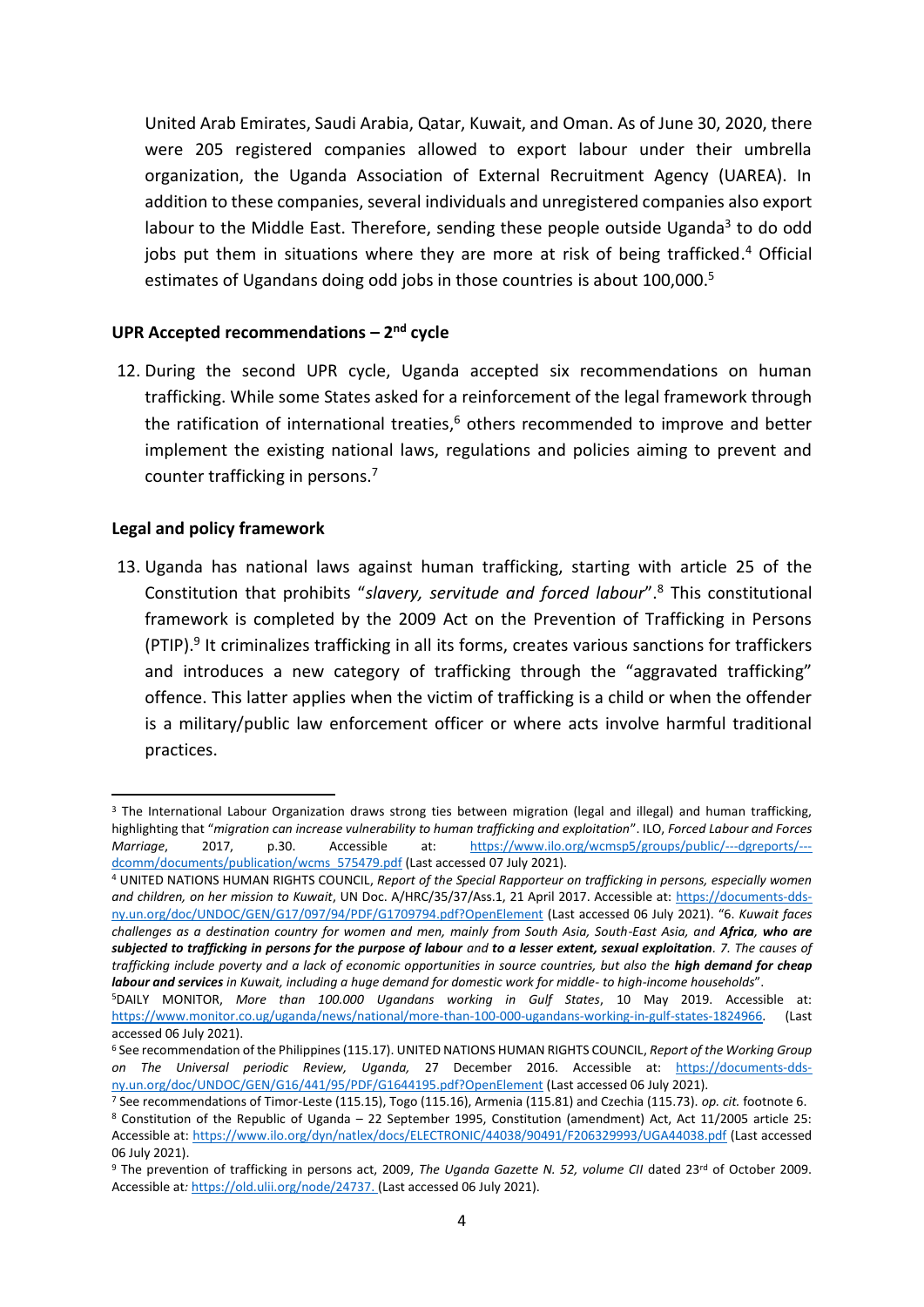- 14. Our organizations acknowledge the efforts of the Government to better operationalize the article 21 of the PTIP Act through the National Action Plan for the Prevention of Trafficking in Persons (NAP).<sup>10</sup> In that regard, we welcome the role played by the Coordination Office for Prevention of Trafficking in Persons (COPTIP) since March 2013. 11 We also acknowledge the policies implemented over the past five years including training for front-line officials<sup>12</sup> and the establishment of special units within the police and armed forces specialized in trafficking in persons.<sup>13</sup>
- 15. However, despite this comprehensive legal and policy framework, Uganda has not yet ratified either the Palermo Protocol of 2000 Protocol,<sup>14</sup> despite its signature on 12 December 2000, nor the International Labor Organization's C198 Convention on Domestic Workers. <sup>15</sup> It must be noted that Uganda committed to ratify these conventions in 2016<sup>16</sup> to strengthen its legal arsenal against trafficking.
- 16. The Palermo protocol enshrines the principle of non-punishment of victims.<sup>17</sup> This principle aims at ensuring that a victim of trafficking is not punished for unlawful acts committed as a result of trafficking. In Uganda, prostitution is criminalized according to article 139 of the Penal Code Act "*Any person who practices or engages in prostitution*

<sup>&</sup>lt;sup>10</sup> We also note the applicability of regional policies such as the Ouagadougou Action Plan to combat Trafficking in Human Beings, Especially Women and Children of 2006, the African Union Migration Policy Framework for Africa, and Plan of Action 2018-2030 as well as, the African Common position on Migration and Development. These regional policies provide standards and good practices to counter trafficking at the national level.

<sup>&</sup>lt;sup>11</sup> The COPTIP, along with the Ministry of Internal Affairs and the Ministry of Gender Labour and Social Development are coordinating, monitoring, and overseeing the implementation of counter human trafficking activities.

<sup>&</sup>lt;sup>12</sup> According to the United States Department of State report in Uganda in 2018, 303 front-line officials were trained on the anti-trafficking act and other laws related to illegal labour recruitment. U.S DEPARTMENT OF STATE, *2020 Trafficking in persons Report,* 2021. Accessible at:<https://www.state.gov/reports/2020-trafficking-in-persons-report/> (Last accessed 07 July 2021).

<sup>13</sup> About a training session for armed forces specialised in trafficking in 2020. See HUMAN TRAFFICKING INSTITUTE, Uganda's National Police Human Trafficking Department Trained to Conduct TIP Investigations, 26 March 2020. Accessible at: [https://www.traffickinginstitute.org/ugandas-national-police-human-trafficking-department-trained-to-conduct-tip](https://www.traffickinginstitute.org/ugandas-national-police-human-trafficking-department-trained-to-conduct-tip-investigations/)[investigations/#](https://www.traffickinginstitute.org/ugandas-national-police-human-trafficking-department-trained-to-conduct-tip-investigations/) (Last Accessed 07 July 2021).

<sup>14</sup> Protocol to Prevent, Suppress and Punish Trafficking in Persons, Especially Women and Children, supplementing the United Nations Convention against Transnational Organized Crime, United Nations, *Treaty Series*, vol. 2237, p 319; Doc. A/55/383. Accessible at: [https://treaties.un.org/Pages/ViewDetails.aspx?src=TREATY&mtdsg\\_no=XVIII-12-a&chapter=18](https://treaties.un.org/Pages/ViewDetails.aspx?src=TREATY&mtdsg_no=XVIII-12-a&chapter=18) (Last accessed 07 July 2021).

<sup>&</sup>lt;sup>15</sup> The ILO Convention C189 is relevant insofar many of the people trafficked in/from Uganda are domestic workers. See ILO: *Countries that have not ratified the convention on Domestic Workers*. Available at: [https://www.ilo.org/dyn/normlex/en/f?p=NORMLEXPUB:11310:0::NO::P11310\\_INSTRUMENT\\_ID:2551460](https://www.ilo.org/dyn/normlex/en/f?p=NORMLEXPUB:11310:0::NO::P11310_INSTRUMENT_ID:2551460) (Last accessed 06 July 2021).

<sup>16</sup> See recommendation of the Philippines *(*115.17): "*Consider ratifying the International Labour Organization (ILO) Domestic Workers Convention, 2011 (No. 189), and the Protocol to Prevent, Suppress and Punish Trafficking in Persons, Especially Women and Children, supplementing the United Nations Convention against Transnational Organized Crime "op. cit.* footnote 6.

<sup>17</sup> UNITED NATIONS HUMAN RIGHTS COUNCIL, *Implementation of the non-punishment principle,* Report of the Special Rapporteur on trafficking in persons, especially women and children, 127 May 2021. Available at: <https://undocs.org/A/HRC/47/34> (Last accessed 06 July 2021). "*20. As a principle [principle of non-punishment], it is essential to the object and purpose of the Protocol to Prevent, Suppress and Punish Trafficking in Persons, Especially Women and Children, supplementing the United Nations Convention against Transnational Organized Crime, namely, to protect and assist victims of trafficking with full respect for their human rights*".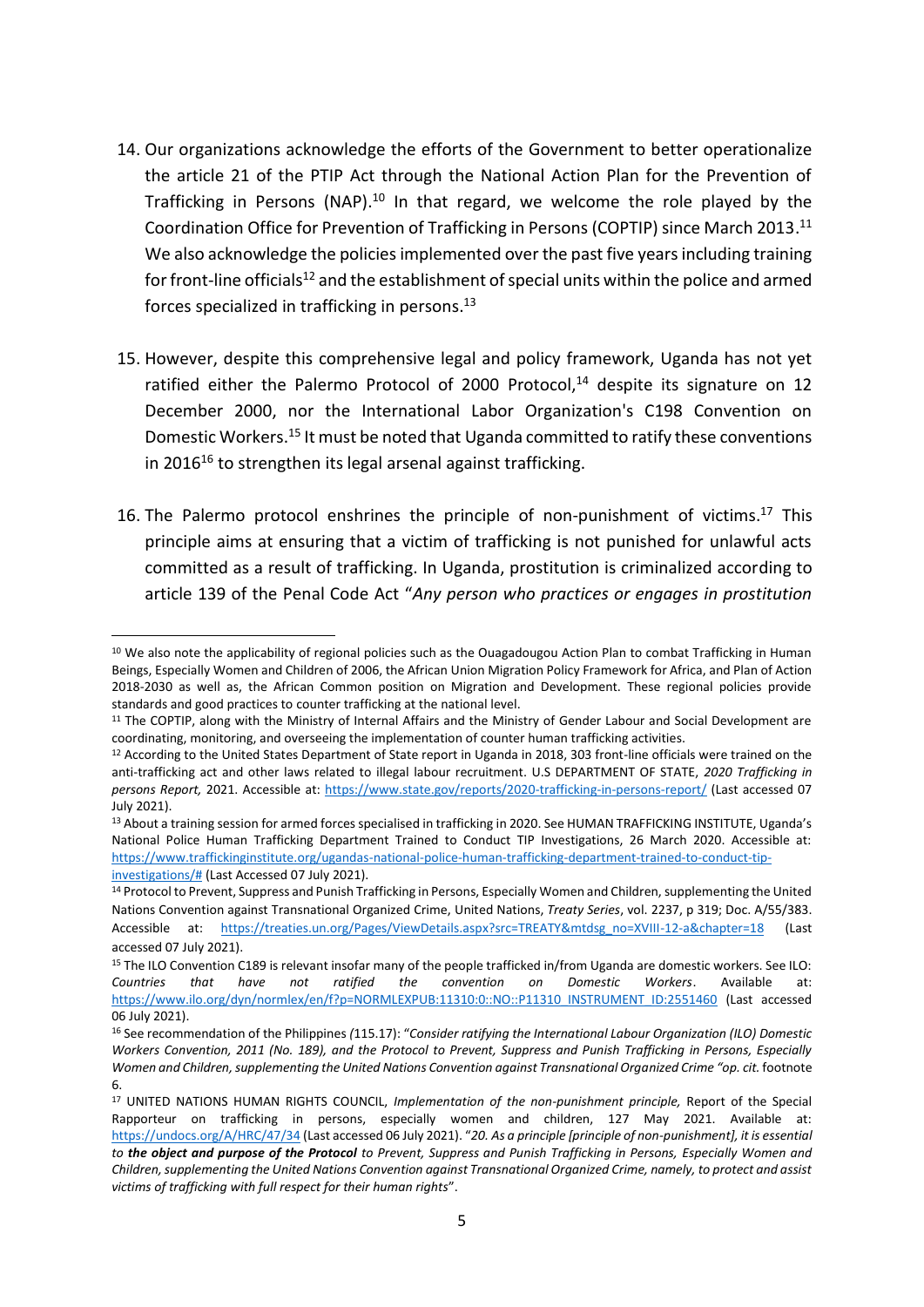*commits an offence and is liable to imprisonment for seven years*". <sup>18</sup> This constitutes a violation of the principle mentioned as many sex workers are victims of trafficking<sup>19</sup> and places them at risk of imprisonment because of their activity. However, both the UN Security Council<sup>20</sup> and the Committee on the Elimination of Discrimination against Women recently recall upon States to apply the principle.<sup>21</sup> Thus, the ratification and implementation of the said protocol would provide a better protection for victims of trafficking in Uganda.

#### **Promotion and protection of Human Rights at grassroots level**

#### General trend:

- 17. According to the United States Department of State's yearly reports, in the period 2016 – end of 2019, 665 cases of persons trafficked were registered, 197 suspects were taken to court and 61 convictions were achieved. In 2019, foreign governments identified 2'384 Ugandan victims abroad. The Government facilitated 170 returns to Uganda and provided replacement travel documents to facilitate the repatriation of its citizens with *ad hoc* assistance including shelter and food in embassies. 22
- 18. Despite the Government's willingness to implement its NAP, we deplore in 2019 the lowest number of investigations recorded in the last five years. The same trend is observed regarding the number of prosecutions and therefore puts the Government at odds with its 2016 UPR commitments.<sup>23</sup> We note that the central role of COPTIP is threatened due to serious underfunding. This lack of funding also involves difficulties for the authorities to take care of the victims once returned: police and government employees had to temporarily accommodate victims according to the U.S department of State's report.<sup>24</sup> Moreover, the government does not follow systematic procedures to help survivors.<sup>25</sup> It is surprising to see that the Government did not stick to its promising

<sup>18</sup> Uganda Penal Code Act, 15 June 1950, up to date as at 30 September 2020. Accessible at: [https://ulii.org/akn/ug/act/ord/1950/12/eng%402014-05-09#sec\\_139.](https://ulii.org/akn/ug/act/ord/1950/12/eng%402014-05-09#sec_139) (Last accessed 07 July 2021).

<sup>19</sup> According to the International Labour Organization, forced sexual exploitation includes people "*who have involuntarily entered a form of commercial sexual exploitation, or who have entered the sex industry voluntarily but cannot leave. It also includes all forms of commercial sexual exploitation involving children*" – in 2016, about 4.8 million of people were victims of forced sexual exploitation worldwide. *Op.Cit.* Footnote 3.

<sup>20</sup> UNITED NATIONS SECURITY COUNCIL, *Resolution 2331 (2016*), UN Doc. S/RES/2331 (2016). Accessible at: [https://www.undocs.org/S/RES/2331%20\(2016\)](https://www.undocs.org/S/RES/2331%20(2016)) (Last accessed 06 July 2021).

<sup>21</sup> See UNITED NATIONS COMMITTEE ON THE ELIMINATION OF DISCRIMINATION AGAINST WOMEN, *General recommendation No. 38 (2020) on trafficking in women and girls in the context of global migration,* UN Doc. Cedaw/C/GC/38, 20 November 2020, para 98. Accessible at: [https://reliefweb.int/report/world/general-recommendation-no-38-2020](https://reliefweb.int/report/world/general-recommendation-no-38-2020-trafficking-women-and-girls-context-global-migration) [trafficking-women-and-girls-context-global-migration](https://reliefweb.int/report/world/general-recommendation-no-38-2020-trafficking-women-and-girls-context-global-migration) (Last accessed 06 July 2021).

<sup>22</sup> U.S. Department of State, *Trafficking in Persons Reports – Uganda*, yearly reports 2016 to 2020. Accessible at: [https://www.state.gov/reports/2020-trafficking-in-persons-report/.](https://www.state.gov/reports/2020-trafficking-in-persons-report/) (Last accessed 06 July 2021).

<sup>23</sup> See recommendations of Timor-Leste (115.15), Togo (115.16), Armenia (115.81) and Czechia (115.73). *op. cit.* footnote 6. Uganda accepted to strengthen its efforts to implement its anti-trafficking policy.

<sup>24</sup> U.S. Department of State, 2020, *Trafficking in Persons Report*. *Op. cit.* footnote 12.

<sup>25</sup> U.S. Department of State, 2017, *Ibid.*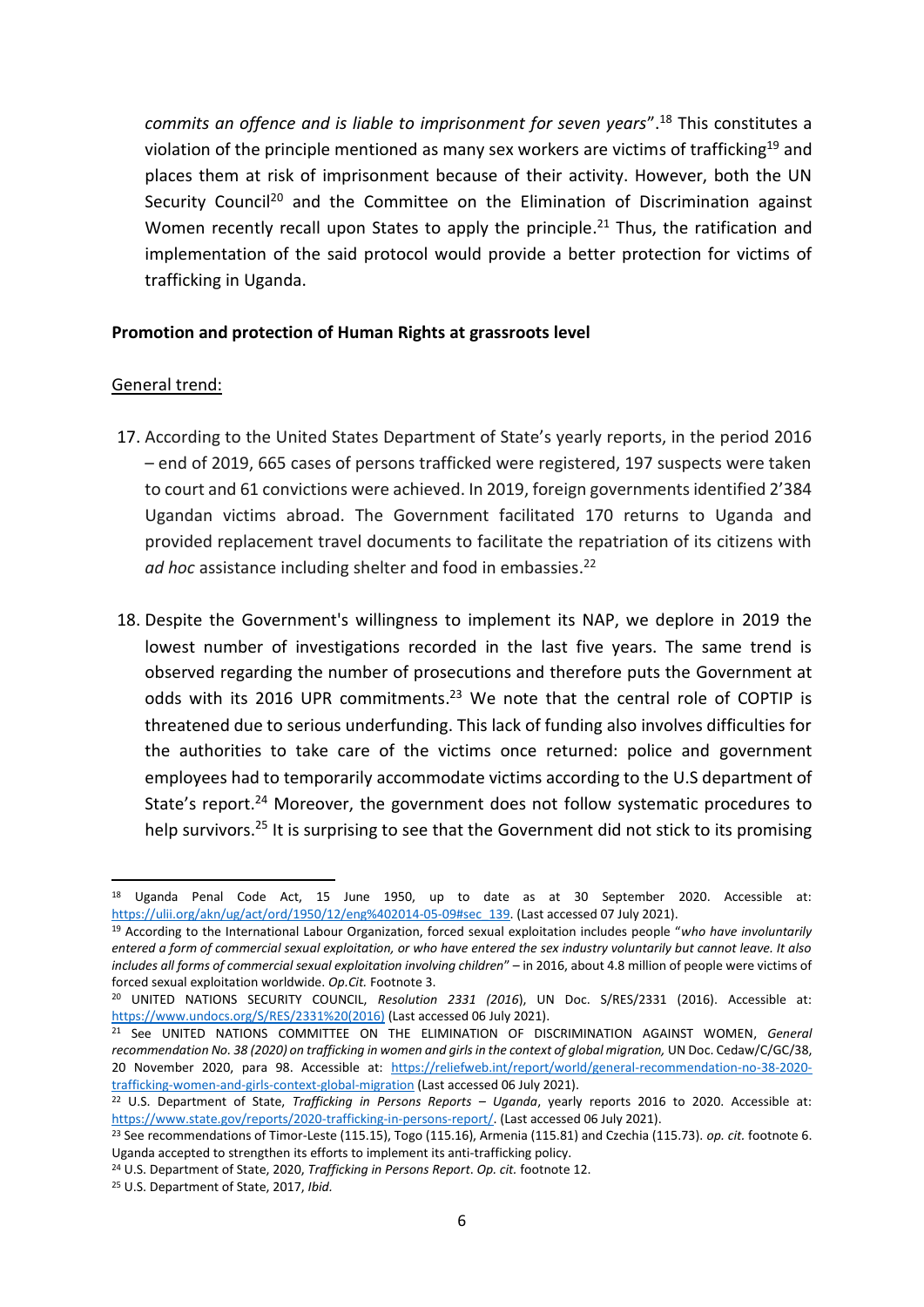policy in 2019 to encounter trafficking in Human, even though the COVID-19 pandemic had not started yet.

## Information on specific cases:

- 19. According to the information collected in June 2021 from a sample of 20 victims corroborated by 6 key informants, we were able to document a typical experience of victims enrolled by national labour externalization companies and sent to the Middle East. From the recruitment phase, some recruiting companies do not follow national legislation, which was the case for the agency who recruited a victim sent to Saudi Arabia. The bilateral agreement between Uganda and Saudi Arabia requires that recruitment fees are covered by the employer, yet, as the victim testified, she and the survivors accompanying her were required to pay. "*I only managed just because we sold our land with hopes that after getting a clean job, I shall replace the land. Land was a plot in town",*  declared the victim.
- 20. While most of the victims interviewed signed a contract with a recruitment agency, all noted that these contracts were confiscated from them once they arrived at destination. Not being informed and fully aware of the details of the contract put them in a situation of exploitation by their employers: "*I went with the contract to Saudi Arabia, and they removed everything. They did not follow anything in the contract. Some months they paid, others they did not pay",* one survivor explained. In addition, while the agencies are responsible for supervising the worker throughout the duration of her/his contract abroad (through telephone and internet communication), all the victims of the sample reported that it was not the case.
- 21. After having travelled in traumatic conditions, (especially in the case of victims recruited by unofficial agencies and individuals), all the persons interviewed deplored the bad working conditions. Out of the 20 survivors questioned, 17 did not complete the first year on their job due to bad living and working condition. This includes overwork without rest, poor pay, poor feeding, mistreatment, and sexual exploitation. Some testimonies highlighted that the victims are forced to commit misdemeanour due to their situation of trafficked persons (with risks of infringement of the principle of non-punishment).<sup>26</sup> "*When I was given little money I managed to see a doctor who told me to stop eating the food I was eating but I had no choice since the boss refused to change for me the food which resulted to stealing some food to keep me going for the next day",* declared one victim.

<sup>&</sup>lt;sup>26</sup> See paragraph 16 and footnotes 17 and 18.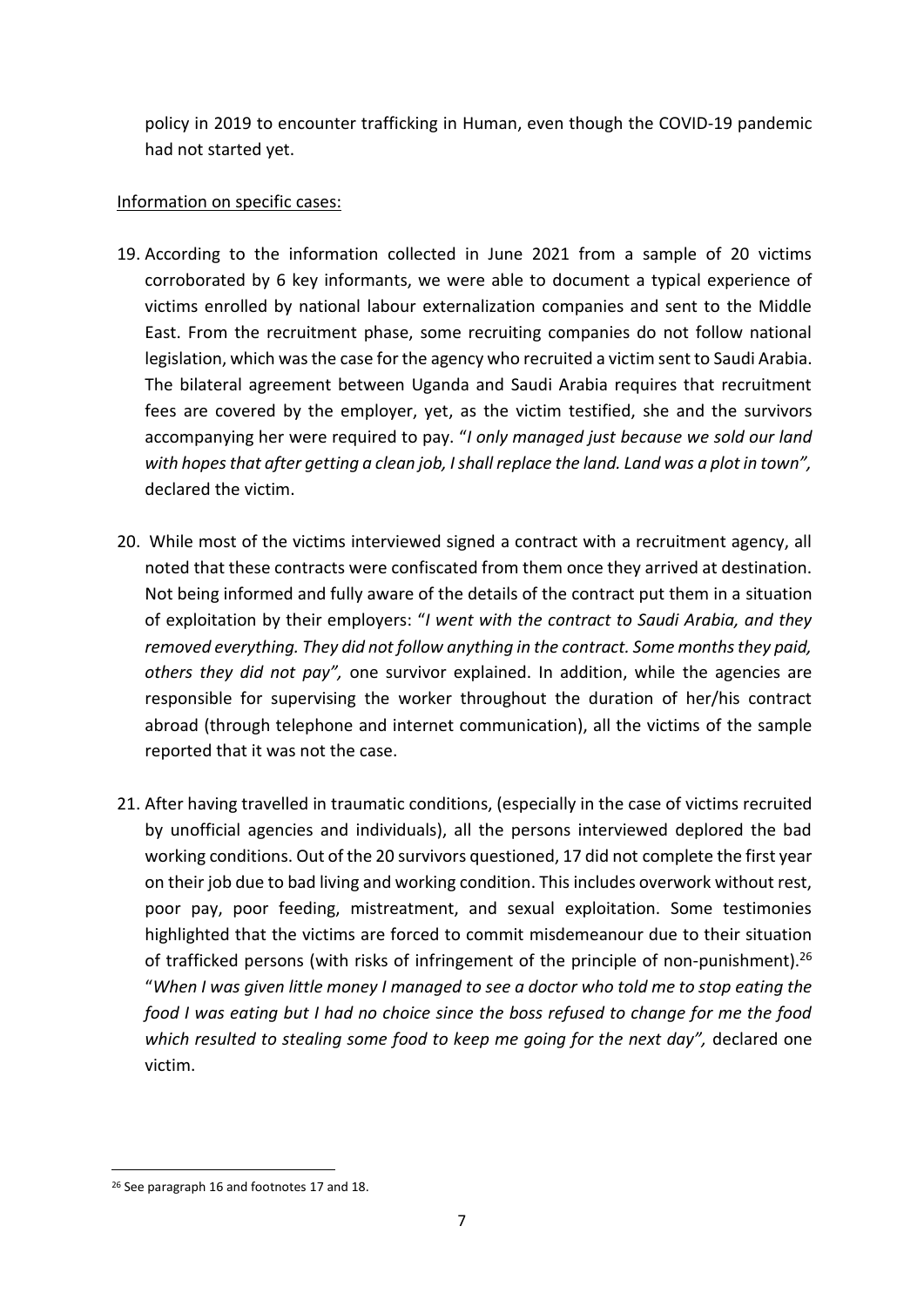22. Finally, the return of trafficked people to Uganda has often been complex: on the one hand, because Uganda does not have diplomatic representations in most destination countries; on the other hand, because the employers had confiscated the documents of the victims who had to request new documents to return regularly. Once home, the victims received no medical, financial, or legal support. They must often rely on the help of Civil Society Organisations and the International Organization for Migration to reintegrate back into society. *"I request that government and organizations find a place where survivors can first reach before they reunite with their parents/families. There is a lot of torture that we go through which needs someone first be rehabilitated before going back home",* concluded a victim.

### **Recommendations**

- **a) Ratify the Protocol to Prevent, Suppress and Punish Trafficking in Persons, Especially Women and Children, to ensure optimal protection of victims of trafficking through a comprehensive implementation of the non-punishment principle.**
- **b) Continue efforts to implement the 2009 Prevention of Trafficking in Person Act, through a significant increase of the Coordination Office for Prevention of Trafficking in Persons' annual budget.**
- **c) Ensure the monitoring of labour externalization companies through control and sanction measures in case of non-compliance with the legislative and regulatory provisions related to labour recruitment.**
- **d) Provide victims of trafficking with temporary shelter, counseling, legal and psychosocial assistance, as well as financial support to ensure their reintegration into society, once they are back in Uganda.**

## **II. FREEDOM OF EXPRESSION AND RIGHT TO PEACEFUL ASSEMBLY**

#### **Introduction**

23. Over the past five years, Uganda did not manage to promote and fully guarantee freedom of expression and right to peaceful assembly. As the international community is more and more concerned by the threats to these right and freedom,<sup>27</sup> our organizations denounce the regular disregard of the constitutional provisions as well as of Uganda's international commitments.

<sup>27</sup>U.S EMBASSY IN UGANDA, *Joint local statement on restrictions to freedom of expression and assembly in Uganda,* 3 May 2019. Accessible at: [https://ug.usembassy.gov/joint-local-statement-on-restrictions-to-freedom-of-expression-and](https://ug.usembassy.gov/joint-local-statement-on-restrictions-to-freedom-of-expression-and-assembly-in-uganda/)[assembly-in-uganda/.](https://ug.usembassy.gov/joint-local-statement-on-restrictions-to-freedom-of-expression-and-assembly-in-uganda/) (Last accessed on 05 July 2021).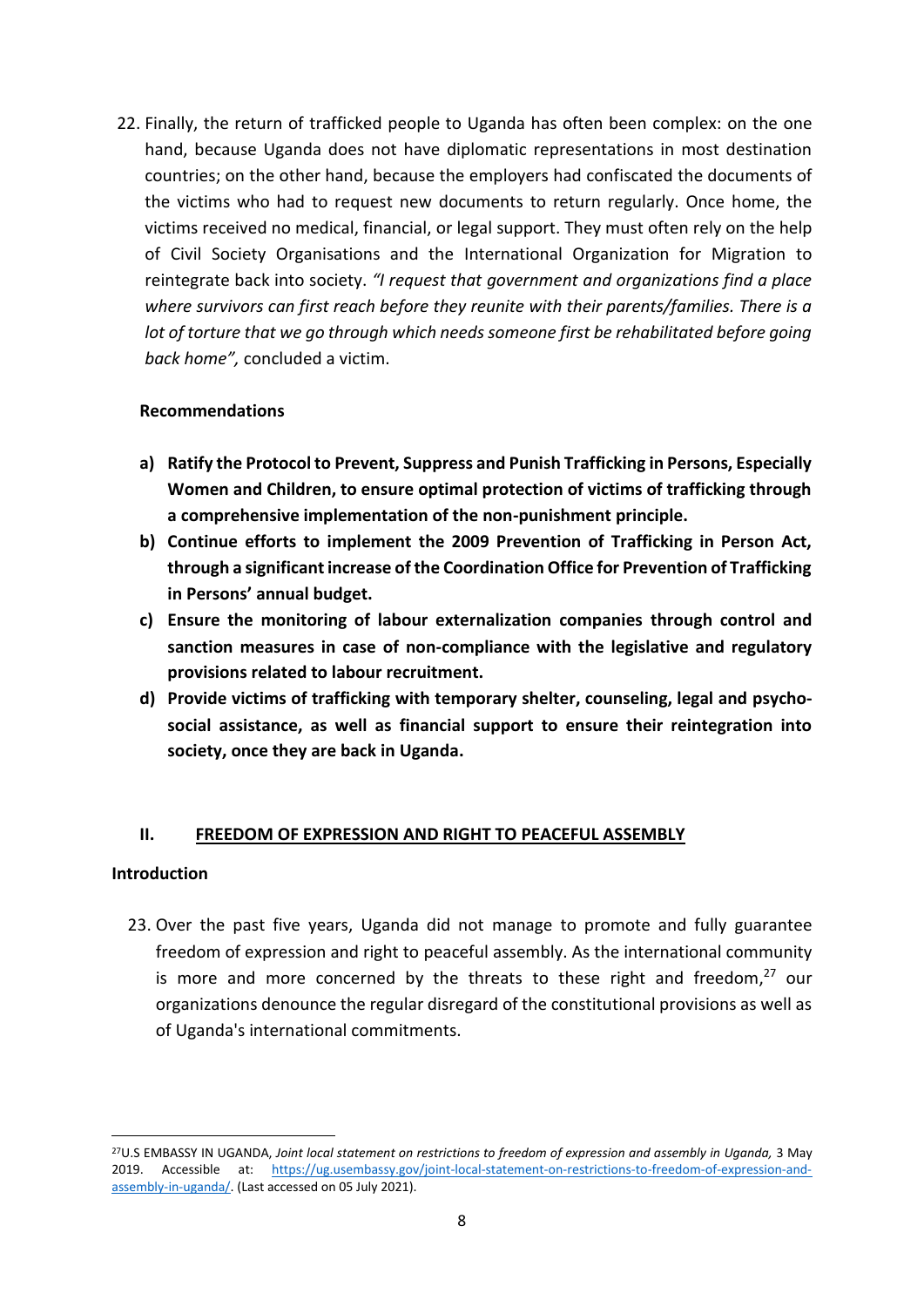## **UPR Accepted recommendations – 2 nd cycle**

24. During its second UPR session, Uganda accepted three recommendations regarding freedom of expression and peaceful assembly. The Ugandan government committed to ensuring the implementation of these rights in compliance with its obligations under its Constitution and the international treaties binding on the State.<sup>28</sup> In connection with the right to peaceful assembly, Uganda also accepted two recommendations aiming to strengthen measures to end police brutality and arbitrary arrests<sup>29</sup> – especially targeting opposition leaders.

#### **Legal and policy framework**

- 25. Uganda ratified the International Covenant on Civil and Political Rights (ICCPR) in June 1995 and incorporated its content regarding freedom of expression and the right to peaceful assembly within the Constitution of October 8, 1995. <sup>30</sup> Article 29 of the latter clearly states that every person has "*a right to (i) freedom of speech and expression which shall include freedom of the press and other media – (iii) freedom to assemble and to demonstrate together with others peacefully and unarmed and to petition*".
- 26. Despite the constitutional guarantee of these rights, it appears that the Law on the Management of Public Order (POMA) of 2013 $31$  is at odd with the protection of the freedom of expression and the right to peaceful assembly. Indeed, in section 3 of POMA, the Inspector General of Police can "*regulate public meetings".* While the formal purpose of the word regulate is to *"ensure that conduct or behaviour conforms to the*  requirements of the Constitution<sup>132</sup>, it gives in practice the Inspector General of Police the possibility to deny authorization for a peaceful gathering misusing the limitations foreseen by the Constitution.
- 27. An interpretation of the text giving too much power to the authority can thus lead to a violation of articles  $29^{33}$  and  $212^{34}$  of the Constitution (functions of the police), as well as to the general limitations of human rights and freedoms (article 43 of the Constitution). In the latter, it is interesting to highlight the underlying principle of proportionality to limit freedoms, as expressed in article 43.C stating that authorities can limit these freedoms to the extent of "*what is acceptable and demonstrably justifiable in a free and democratic society*".

<sup>28</sup>See recommendations of Sweden (115.19), France (115.101) and Spain (115.103). *Op. Cit.* footnote 6.

<sup>29</sup>See recommendations of Spain (115.03) and Australia (115.102). *Op. Cit.* footnote 6.

<sup>30</sup> *Op.cit.* footnote 8.

<sup>31</sup>Public Order Management Act, 2013 (No. 9 of 2013) The act is to "*provide for the regulation of public meetings, to provide for the duties and responsibilities of the police, organisers and participants in relation to public meetings, to prescribe measures for the safeguarding public order, and for related matters*".

<sup>32</sup> Public Order Management Act, 2013. *Op. cit.* section 2.

<sup>33</sup> See paragraph 25.

<sup>34</sup> Article 212 of Uganda Constitution: "*The functions of the Uganda Police Force shall include the following- (a) to protect life and property; (b) to preserve law and order; (c) to prevent and detect crime; and (d) to co-operate with the civilian authority and other security organs established under this Constitution and with the population general*." *Op.cit.* footnote 8.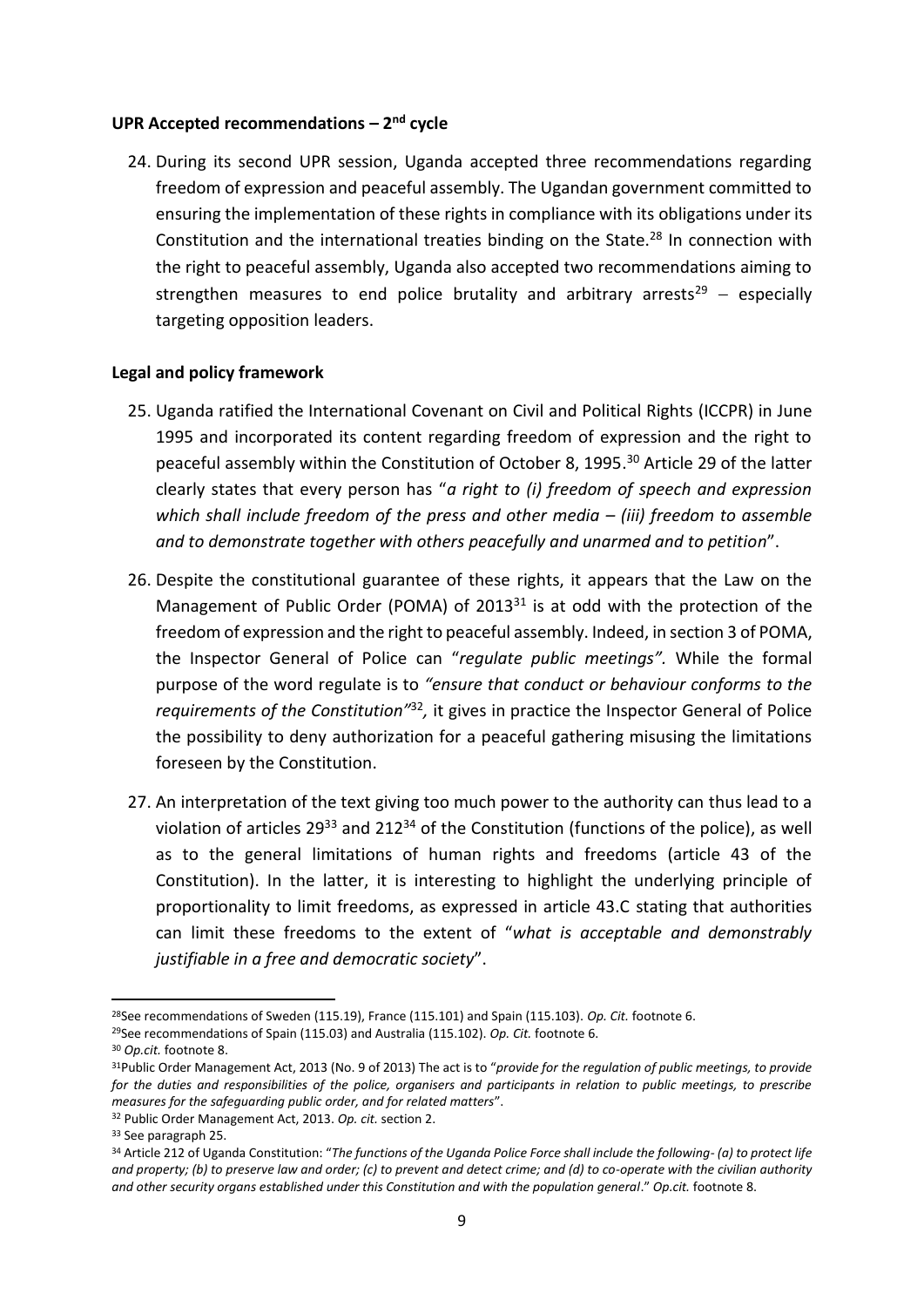- 28. According to the UN Human Rights Committee General Comment 37, applying for "*permission from the authorities undercuts the idea that peaceful assembly is a basic right";* [the notification system is here to] *assist the authorities in facilitating the smooth conduct of peaceful assemblies and protecting the rights of others*". <sup>35</sup> Moreover, the Committee states that the role of authorities to regulate public gatherings "*must not be misused to stifle peaceful assemblies […] and must be justifiable on the grounds listed in article 21*". This is not the case in Uganda where the authorities use their power to prohibit public gatherings when they feel that their legitimacy or decisions are criticized and questioned.
- 29. On 24 October 2019, Makerere University students took peaceful protests against the Fees Increment Policy<sup>36</sup> under the theme '*Fees Must Fall'* after police denied permission to protest. The Police and military forces entered the university and, in their intervention against the demonstration, the members of the armed forced arrested 15 student-leaders and beat students. Furthermore, they entered their residences causing injuries and damages.<sup>37</sup> This example illustrates how the Ugandan government regularly uses limitations of the right to peaceful assembly disproportionately and in ways that may no longer be justifiable in a free and democratic society.
- 30. One of the most obvious threats to the rights enshrined in article 29 of the Constitution and in article 21 of the International Covenant of Civil Political Rights is to be found in section 8.1 of the POMA. This paragraph gives powers to the authorised officer to "*stop or prevent the holding of a public meeting where the public meeting is held contrary to this act*". This large margin of decision and interpretation by the authorized officer is often the source of human rights abuses. Indeed, the criteria that can be used to prevent or stop a peaceful assembly are based on the limitations expressed in article 43 of the Constitution, which are often interpreted extensively, like the threats to public order or to public health in the case of COVID-19 restrictions on gatherings (see illustration in paragraph 33). In practice, this has been regularly used by Ugandan authorities against political opposition, which is clearly contradicting article 43.C of the Constitution. Besides many other cases, this was illustrated on 5 January 2021 where Mr. Amuriat Patrick, a presidential candidate of the Forum for Democratic Change, was

<sup>35</sup> UNITED NATIONS HUMAN RIGHTS COMMITTEE, *General comment No37 (2020) on the right to peaceful assembly (article 21)*, 17 September 2020 para 70-73. Accessible at: [https://tbinternet.ohchr.org/\\_layouts/15/treatybodyexternal/Download.aspx?symbolno=CCPR%2fC%2fGC%2f37&Lang=en](https://tbinternet.ohchr.org/_layouts/15/treatybodyexternal/Download.aspx?symbolno=CCPR%2fC%2fGC%2f37&Lang=en) (Last accessed on 14 July 2021).

<sup>36</sup> THE INDEPENDENT UGANDA, *Education Committee approves 15% Makerere University fees increment,* 05 July 2019. Accessible at: <https://www.independent.co.ug/education-committee-approves-15-makerere-university-fees-increment/> (Last accessed on 05 July 2021).

<sup>37</sup> DAILY MONITOR, *Three nights of terror at Makerere,* 26 October 2019. Accessible at: <https://www.monitor.co.ug/uganda/news/national/three-nights-of-terror-at-makerere-1855716> (Last accessed on 05 July 2021).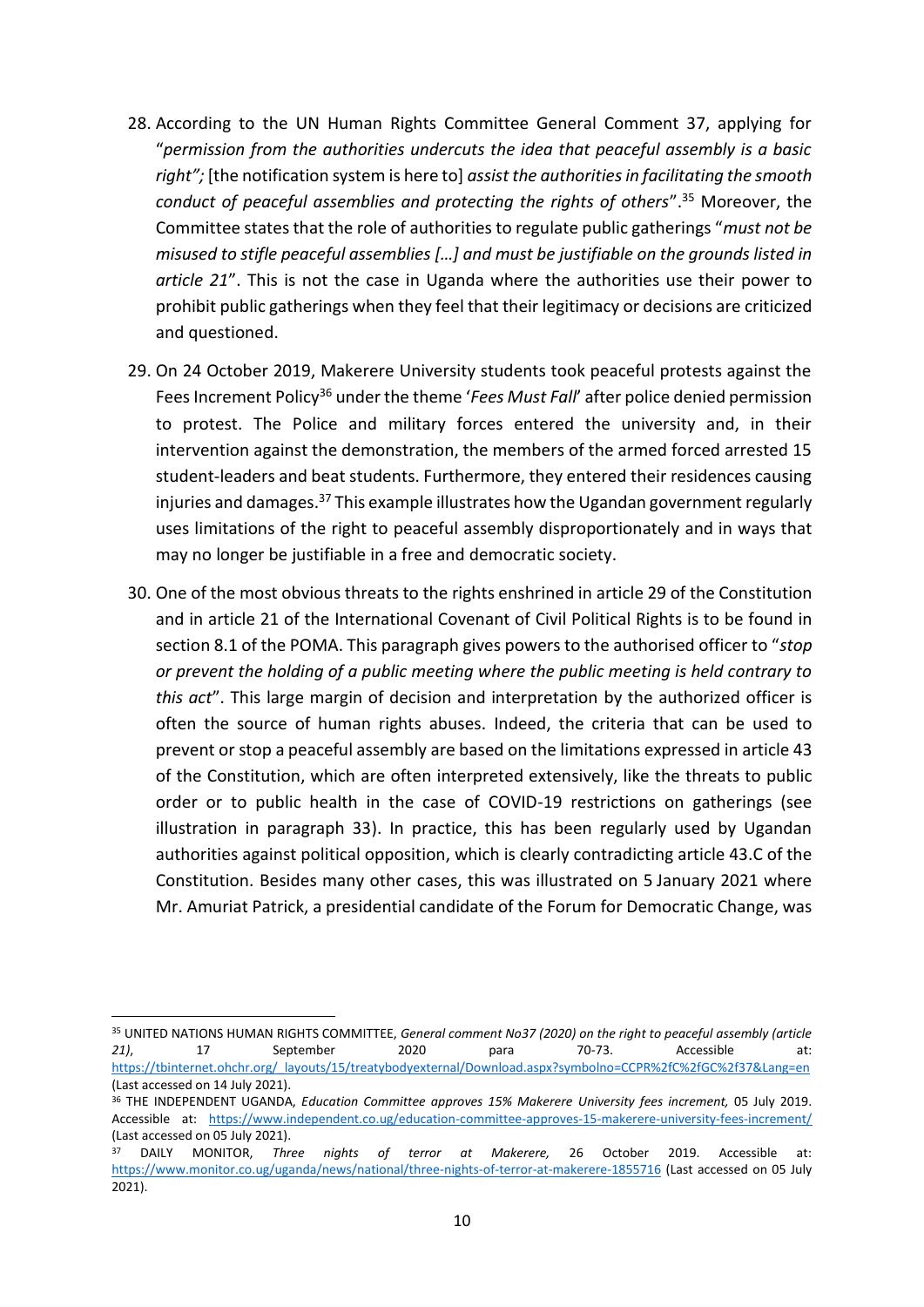stopped by the police and the military from communicating his message to the people of some districts that were scheduled while on the campaign trail.<sup>38</sup>

- 31. While article 8.1 has been used for years "*as a tool of repression in Uganda*", <sup>39</sup> the Constitutional court of Uganda has delivered a judgment on 26 March 2020, declaring Section 8 of the Public Order Management Act unconstitutional.<sup>40</sup> The Court stated that the police have no authority to deny the holding of public meetings on the grounds of alleged violation of peace but should rather use its duty to supervise and secure people. This judgment reinforces the right to peaceful assembly and emphasizes the fact that the limitations imposed by the section 8 of the POMA are not admissible *"in a free and*  democratic society".<sup>4142</sup> However, the government is appealing the decision.<sup>43</sup>
- 32. By appealing the decision of the Constitutional Court, the Ugandan Government demonstrates its unwillingness to guarantee the right to peaceful assembly and the freedom of expression.

#### **Promotion and protection of Human Rights at grassroots level**

33. The 2021 general elections were marked by serious violations of freedom of expression and the right to peaceful assembly. The recurrent arrests and repression of political opponents<sup>44</sup>, like the Presidential candidate Robert Kyagulanyi<sup>45</sup> (Bobi Wine) on 18 November 2020, shows this disregard for these rights.<sup>46</sup> Kyagulanyi was arrested by the Uganda Police allegedly for violating Covid-19 guidelines during the election period. This

<sup>38</sup> DAILY MONITOR, *UPDF block Amuriat from meeting fishermen*, 05 January 2021. Accessible at: <https://www.monitor.co.ug/uganda/news/national/updf-block-amuriat-from-meeting-fishermen-3247674> (last (Last accessed on 05 July 2021). In this case, security forces were allegedly enforcing Covid-19 guidelines issued by the Electoral Commission during the campaigns.

<sup>&</sup>lt;sup>39</sup> Public statement by Deprose Muchena, Amnesty International's Director for East and Southern Africa - AMNESTY INTERNATIONAL, *Uganda: Constitutional Court nullifies laws used to prohibit protests*, 27 March 2020. Accessible at: [https://www.amnesty.org/en/latest/news/2020/03/uganda-constitutional-court-nullifies-law-used-to-prohibit-protests/.](https://www.amnesty.org/en/latest/news/2020/03/uganda-constitutional-court-nullifies-law-used-to-prohibit-protests/) (Last accessed on 05 July 2021).

<sup>40</sup> CONSTITUTIONAL COURT OF UGANDA, *Human Rights Network and four others vs. Attorney General, Constitutional Petition no. 56 OF 2013,* 26 March 2020. Accessible at: [https://chapterfouruganda.org/sites/default/files/downloads/POMA-](https://chapterfouruganda.org/sites/default/files/downloads/POMA-Judgment.pdf)[Judgment.pdf.](https://chapterfouruganda.org/sites/default/files/downloads/POMA-Judgment.pdf) (Last accessed 5 July 2021).

<sup>41</sup> Article 43.C. of the constitution. See paragraph 27.

<sup>42</sup> Further information on the supreme court decision: RONALD KALEMA AND DIANA TRACY TUSIIME, *Constitutional court in Uganda declares section 8 of the Public Order Management Act Unconstitutional*, BOWMANS, May 11, 2020. Accessible at: [https://www.bowmanslaw.com/insights/constitutional-court-in-uganda-declares-section-8-of-the-public-order](https://www.bowmanslaw.com/insights/constitutional-court-in-uganda-declares-section-8-of-the-public-order-management-act-unconstitutional/)[management-act-unconstitutional/](https://www.bowmanslaw.com/insights/constitutional-court-in-uganda-declares-section-8-of-the-public-order-management-act-unconstitutional/) (Last accessed on 05 July 2021).

<sup>43</sup> THE SECOND OPINION, *POMA: Government to appeal constitutional Court decision*, 30 March 2020. Accessible at: [https://www.secondopinion.co.ug/poma-got-to-appeal-constitutional-court-decision/.](https://www.secondopinion.co.ug/poma-got-to-appeal-constitutional-court-decision/) (Last accessed 5 July 2021).

<sup>44</sup> On 29 December 2020, a group of independent UN human rights experts declared: "*We are gravely concerned by the election-related violence, the excessive use of force by security personnel, as well as the increasing crackdown on peaceful protesters, political and civil society leaders and human rights defenders*". UNITED NATIONS NEWS, *End arrests of political opponents in Uganda: UN independent experts*, 29 December 2020. Accessible at: [https://news.un.org/en/story/2020/12/1081072.](https://news.un.org/en/story/2020/12/1081072) (Last accessed 05 July 2021).

<sup>45</sup> CNN, *Bobi Wine escapes house arrest in daring motorbike stunt*, 9 october 2019. Accessible at: <https://edition.cnn.com/2019/10/09/africa/bobi-wine-concert-ban-intl/index.html> (Last accessed 7 July 2021).

<sup>46</sup> ALJAZEERA, *Deadly Protestes in Uganda after Bobi Wine arrested again*, 18 November 2020. Accessible at: <https://www.aljazeera.com/news/2020/11/18/bobi-wine-uganda-opposition-presidential-candidate-arrested> (Last accessed 05 July 2021).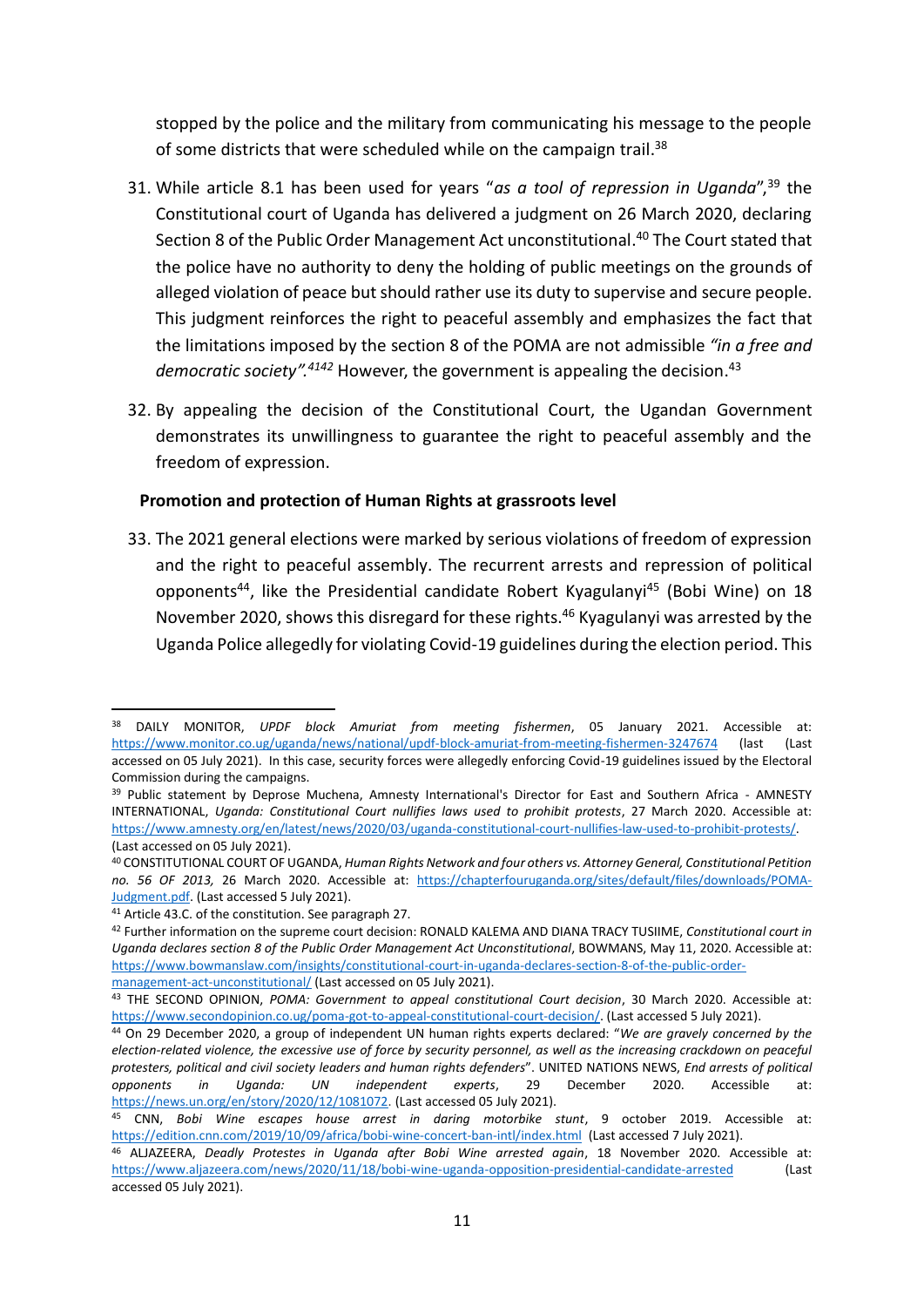was followed by protests that ended with the deaths of 45 people and 28 protesters injured.

- 34. The Government justified its brutal response using the pretext that the demonstrations were violent, but the response was obviously disproportionate. This case is a good illustration of the blatant restrictions on freedom of expression and in particular the freedom of the press, since the events of November 2020 were also characterized by attacks and arrests of journalists by the police.<sup>47</sup>
- 35. In general, the COVID-19 pandemic and its restrictive measures have served as a pretext for undermining the right to freedom of expression and freedom of the press as well as the right to peaceful assembly. It further confirms the Ugandan Government's lack of political will to take concrete steps to put an end to "*police brutality, arbitrary arrests and politically motivated prosecution of opposition leaders*", <sup>48</sup> contrary to its 2016 UPR commitment. 49

### **Recommendations**

- **a) Ensure the implementation of the Public Order Management Act of 2013 in accordance with the Constitution and the International Covenant on Civil and Political Rights.**
- **b) Take measures to guarantee the freedoms of association and peaceful assembly that limit the role of the police to providing security for public meetings in line with the constitutional police functions.**
- **c) Guarantee the right to freedom of expression and right to peaceful assembly to political and civil society leaders through measures aiming to end police brutality, arbitrary arrests, and impunity for violations of these rights.**

<sup>47</sup> INTERNATIONAL PRESS INSTITUTE, *Journalist critically injured in Uganda riots*, 23 November 2021. Accessible at: <https://ipi.media/journalist-critically-injured-in-uganda-riots/> (Last accessed 07 July 2021).

<sup>48</sup> See recommendation of Australia. *Op. cit.* footnote 29.

<sup>&</sup>lt;sup>49</sup> The use of COVID-19 restrictions to tackle freedoms of expression and right to peaceful assembly was denounced by the OHCHR on January 2021 "*However, we have increasingly observed that the COVID-19 restrictions have been enforced more strictly to curtail opposition electoral campaign activities in a discriminatory fashion*". OHCHR, *Presse briefing notes on*  Uganda, and a Samuary 2021. Accessible at: <https://www.ohchr.org/en/NewsEvents/Pages/DisplayNews.aspx?NewsID=26645&LangID=E> (Last accessed 07 July 2021).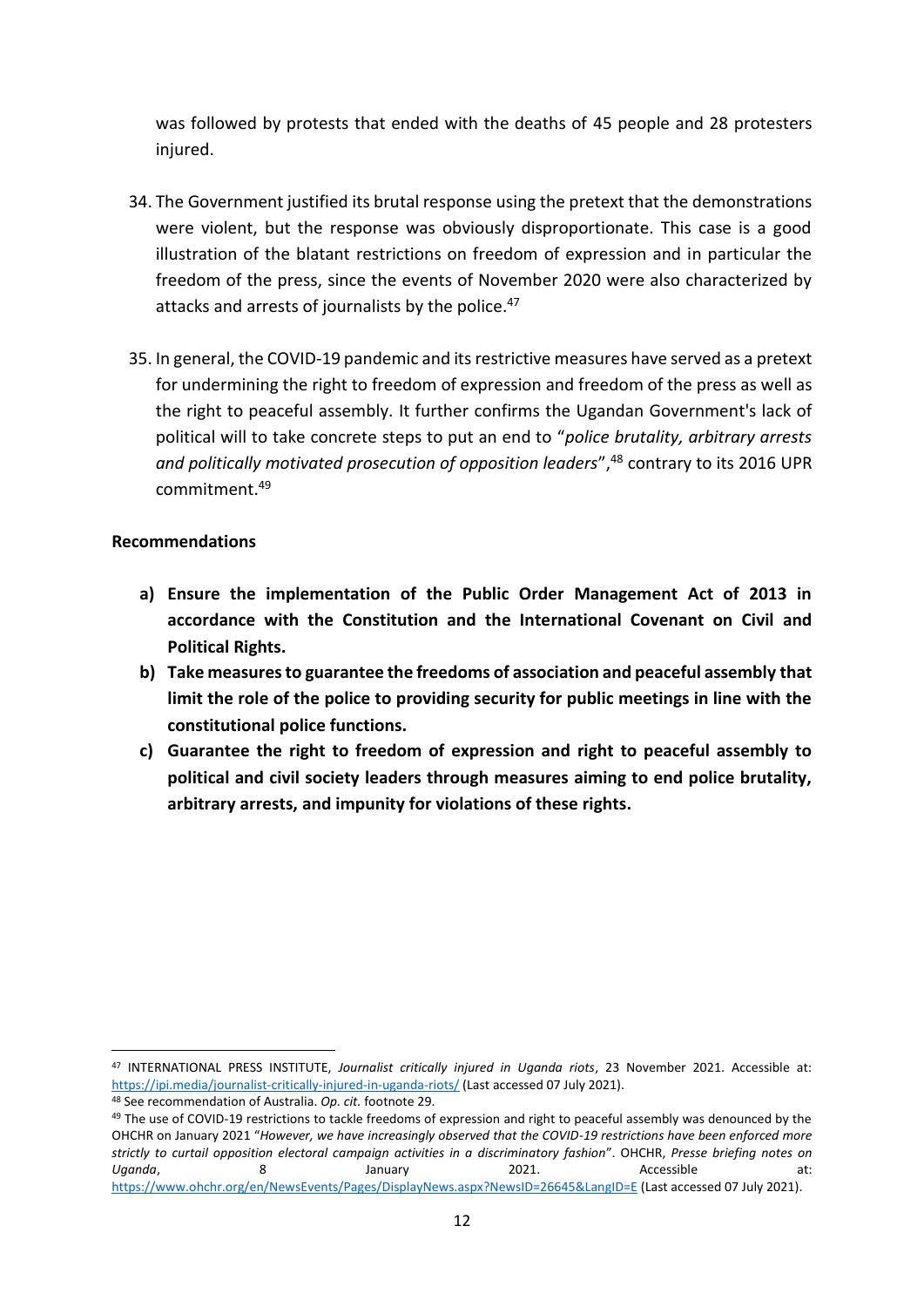## **III. ACCESS TO EDUCATION OF CHILDREN WITH DISABILITIES**

#### **Introduction**

36. Over the past five years, Uganda has encountered difficulties to implement a sustainable policy to promote the rights of children with disabilities. Education enrolment for these children remains low in Uganda: while 16% of Ugandan children live with a disability, only 5% of them are enrolled in inclusive schools and 10% in special schools.<sup>50</sup>

## **UPR Accepted recommendations – 2 nd cycle**

- 37. During the second UPR cycle, Uganda accepted five recommendations regarding the situation of persons with disabilities.<sup>51</sup> The Government committed to better implement legal provisions protecting persons with disabilities, improve the promotion of the rights of people with disabilities and align its national legislation with international obligations.
- 38. These recommendations should be read along with the recommendations accepted aiming to improving children's "*enrolment, access, quality and sustainability of education*" (Ukraine) and "*implementing socioeconomic and development policies for safeguarding the rights of youth*" (Pakistan). 52

#### **Legal and policy framework**

- 39. Uganda has a comprehensive legal framework guaranteeing the rights of persons with disabilities. The Constitution of 1995 recognizes the dignity of persons with disabilities as considered as a social and economic national objective. <sup>53</sup> Moreover, the article 32 of the Constitution clearly states that "*the State shall take affirmative action in favour of groups marginalised on the basis of gender, age, disability*".
- 40. Uganda also ratified the Convention on the Rights of People with disabilities (CRPD) in 2008 and was reviewed by the Committee on the Rights of People with Disabilities in 2016.<sup>54</sup> In its concluding observations, the Committee analysed the enforcement of the article 7 of the convention (children with disabilities) and was particularly concerned "*that the legislation and policies fail to provide protection for the rights of children with disabilities*". The committee recommended to the State to amend the children's act in

<sup>50</sup> INCLUDOVATE, *Re-thinking post-COVID inclusive educational mechanisms in Uganda,* January 27, 2021. Accessible at: <https://www.includovate.com/rethinking-post-covid-inclusive-educational-mechanisms-in-uganda/> (Last accessed 06 July 2021).

<sup>51</sup> See recommendations of Togo (115.20), Portugal (115.21), Angola (115.129), Djibouti (115.131) and Sudan (115.131). *Op. cit.* Footnote 6.

<sup>52</sup> See recommendations of Ukraine (115.28) and Pakistan (115.139). *Op. cit.* Footnote 6.

<sup>53</sup> National objectives and directive principles of State policy – Point XVI of the Constitution of Uganda. *Op.cit.* footnote 8. <sup>54</sup> UNITED NATIONS COMMITTEE ON THE RIGHTS OF PEOPLE WITH DISABILITIES, *Concluding observations on the initial report of Uganda,* UN Doc; CRPD/C/UGA/CO/1, 12 May 2016. Accessible at: [https://tbinternet.ohchr.org/\\_layouts/15/treatybodyexternal/Download.aspx?symbolno=CRPD/C/UGA/CO/1&Lang=En.](https://tbinternet.ohchr.org/_layouts/15/treatybodyexternal/Download.aspx?symbolno=CRPD/C/UGA/CO/1&Lang=En) (Last accessed 06 July 2021).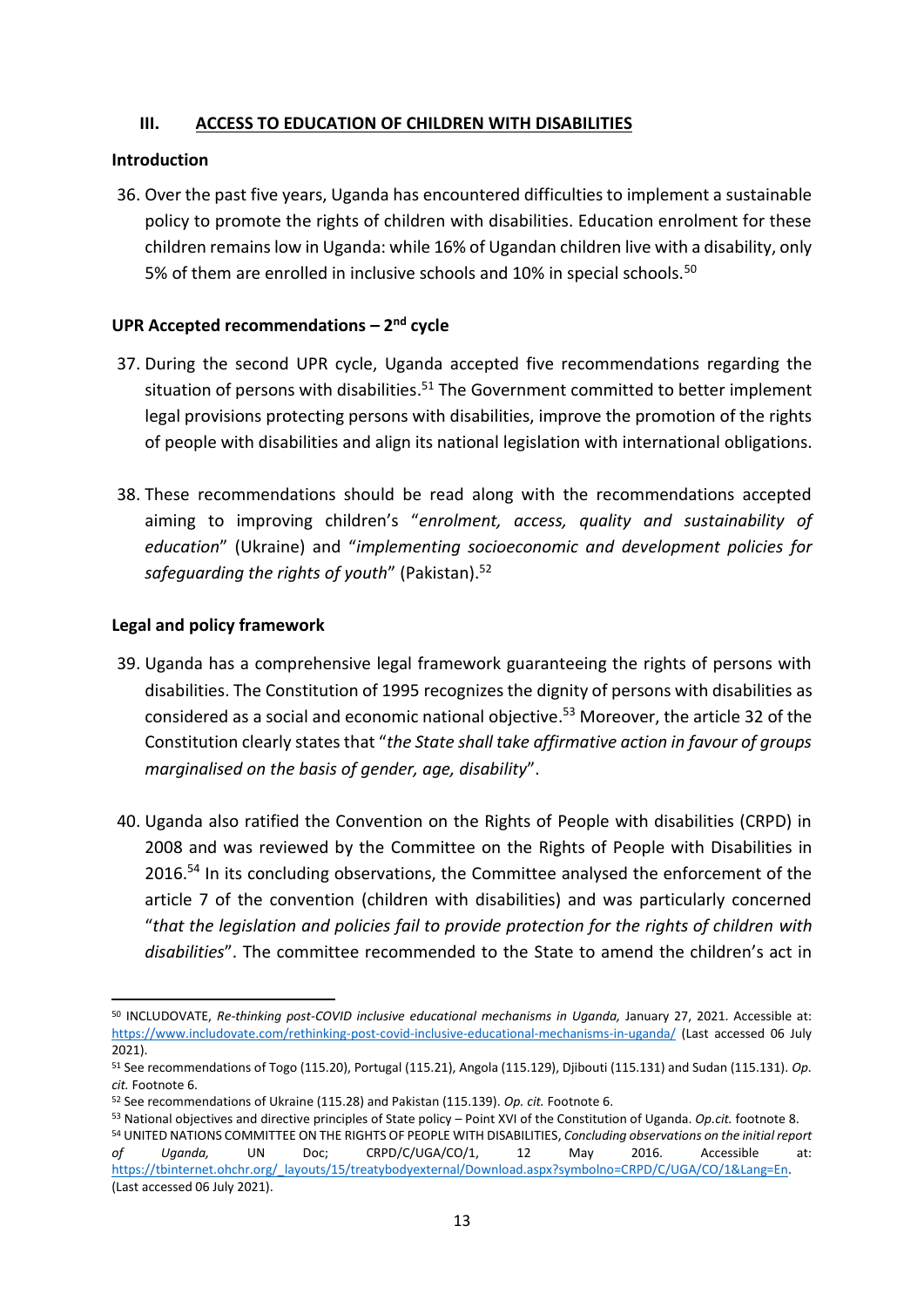line "*with the convention in order to mainstream rights of children with disabilities across all programmes and provide necessary budget and resources for their protection*". 55

41. Our organizations welcome the 2020 Persons with Disabilities Act, <sup>56</sup> in which inclusive education is the norm. <sup>57</sup> Article 6.4 of this Act states that "*An institution of learning that enrols a learner with disability shall – (a) provide an inclusive education system for the learner and (b) make the necessary structural adjustments to the building […] to enable access within the three months from the date of admission of the learner*". Therefore, formally, Uganda is aligning with its commitment made in during UPR 2016<sup>58</sup> and complying with its international obligations. 59

#### **Promotion and protection of Human Rights at grassroots level**

42. Despite this legislative progress, we deplore the shortcomings in the implementation. According to the latest statistics available, "*public financing for special needs education accounts for only 0.1% of the education sector budget*" in 2017. <sup>60</sup> This means that access to education for children with disabilities is impaired by severe underfunding. This is corroborated by the low enrolment rate of children with disabilities within inclusive schools (5%) and specialised institutions (10%), even in 2020.<sup>61</sup>-<sup>62</sup> Therefore, the poor infrastructures and budget dedicated to children with disabilities limit the promotion of an inclusive education. This limitation is also characterized by the lack of adequate training of teachers to meet the special needs of children with disabilities.

<sup>55</sup> *Ibid*, para 12 and 13.

<sup>56</sup> Persons with Disabilities Act, Act 3 of 2020, *Uganda Gazette no. 10,* 14 February 2020. Accessible at: [https://ulii.org/akn/ug/act/2020/3/eng@2020-02-14.](https://ulii.org/akn/ug/act/2020/3/eng@2020-02-14) (Last accessed: 06 July 2021).

<sup>&</sup>lt;sup>57</sup> The previous Persons with disability act only "encouraged inclusivity" in education and promoted the establishment of special schools when inclusive education is not possible. See article 5(a) and (d).

<sup>58</sup> Recommendation of Togo (115.20): "*Take the measures necessary for the amendment of the law on children in accordance with the Convention on the Rights of Persons with Disabilities*". *Op. Cit.* Footnote 6.

<sup>59</sup> Article 7.1 of the Convention on the Rights of People with Disabilities "*States Parties shall take all necessary measures to ensure the full enjoyment by children with disabilities of all human rights and fundamental freedoms on an equal basis with other children*". Accessible at: [https://www.un.org/disabilities/documents/convention/convoptprot-e.pdf.](https://www.un.org/disabilities/documents/convention/convoptprot-e.pdf) (Last accessed 06 July 2021).

<sup>60</sup> THE WORLD BANK, *Special needs education in Uganda: sustainable development goal 4 Concerns Quality and Inclusive education*, 7 February 2020. Accessible at: [https://www.worldbank.org/en/news/factsheet/2020/02/07/special-needs](https://www.worldbank.org/en/news/factsheet/2020/02/07/special-needs-education-in-uganda-sustainable-development-goal-sdg-4-concerns-quality-and-inclusive-education)[education-in-uganda-sustainable-development-goal-sdg-4-concerns-quality-and-inclusive-education](https://www.worldbank.org/en/news/factsheet/2020/02/07/special-needs-education-in-uganda-sustainable-development-goal-sdg-4-concerns-quality-and-inclusive-education) (Last accessed 06 July 2021).

<sup>61</sup> *Op. Cit.* Footnote 50.

<sup>62</sup> According to the World Bank*: "(2017) some 9,597 pupils enrolled in pre-primary schools (1.6%) have impairments. The majority were children with 'mental impairment' (28%) followed by 'hearing impairments' (25%), 'visual impairment' (22%), 'physical impairment' (16%), 'autism' (5%) and 'multiple handicaps-deaf and blind' (4%). There are 172,864 children with special needs in primary schools, which is 2.0% of total primary level enrollment and 9% of the overall children with special needs. Regarding the category of impairment, hearing (27.2%), mental (22.7%), visual (25.8%), and physical impairments (17.9%) constitute the percentages. More than half (52.6%) of the pupils with disabilities are males. Out of 1,370,583 students enrolled in a secondary school in Uganda, 8,945 students (0.6%) have special learning needs. Visually impaired students comprise the largest share of these students, followed by those with physical disabilities. Pupils with autism and multiple handicaps were fewer among enrolled students. There is no data available on students with disabilities enrolled in universities and other tertiary institutions. There is an urgent need for such data to ensure equitable access to tertiary education". Op. Cit.* Footnote 50.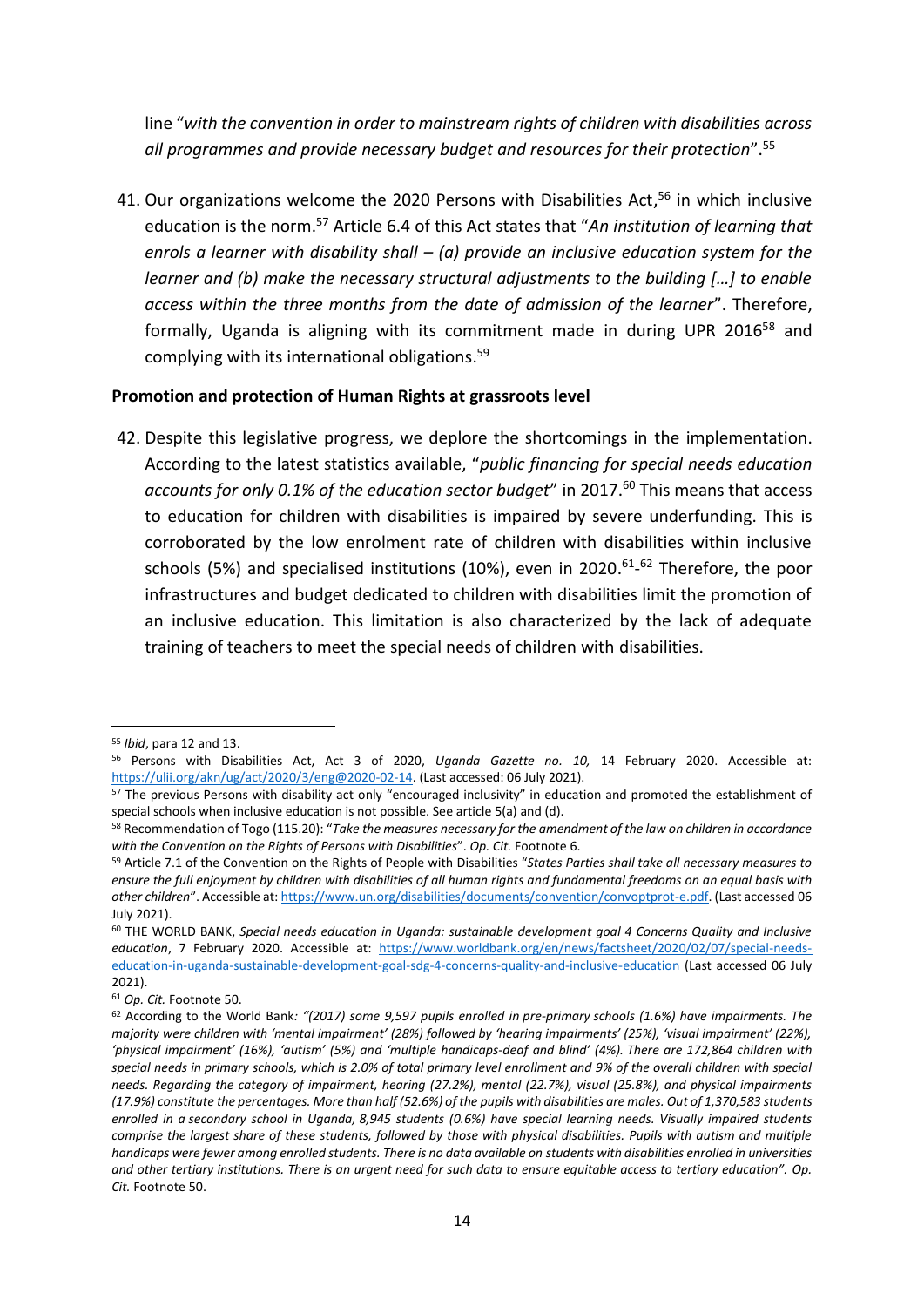- 43. According to a survey conducted in June 2021 in the Wakiso district,<sup>63</sup> nothing has been done to improve the inclusion of children with disabilities in publics schools. A close look at the 2021-2022 budgets aiming to fund the district's schools shows that no specific portion is indicated for children with disabilities as it only indicates total budget for all school materials. A head-teacher from the Kasangye subcounty testified that "*many disabled children in the area would love going to school but can't access education because there is no specific school for disabled children and the only one available is located nearby Entebbe town*".
- 44. The same head-teacher also pointed out issues of corruption whereby local education officials would not allocate the total amount of the foreseen funds to schools for children with disabilities as intended by the Ministry of finance. Moreover, he explained that "*when 1'500'000 shillings are allocated to your school which comes as a general fund, you only access 500'000 shillings and the balance is frozen without explanations because the bank says the directives come from the district offices*". As a result, to attend to the different needs of children with disabilities, the head-teachers are forced to charge extra money from parents. Since many cannot afford, the concerned children have to dropped out of school.

#### **Recommendations**

- **a) Conduct investigations to determine the patterns of corruption preventing certain public schools from receiving funds dedicated to the inclusion of children with disabilities and prosecute the perpetrators of corruption.**
- **b) Encourage the full implementation of the Persons with Disabilities Act 2020 and related policies, in accordance with SDG4, by allocating an appropriate national budget to achieve the development of adequate infrastructure to accommodate children with disabilities.**
- **c) Ensure appropriate training of schoolteachers to enable them to effectively and adequately include all children with disabilities in their class.**

<sup>&</sup>lt;sup>63</sup> District located in the Central Region of Uganda encircling Kampala and counting about 2 million people (2014 census).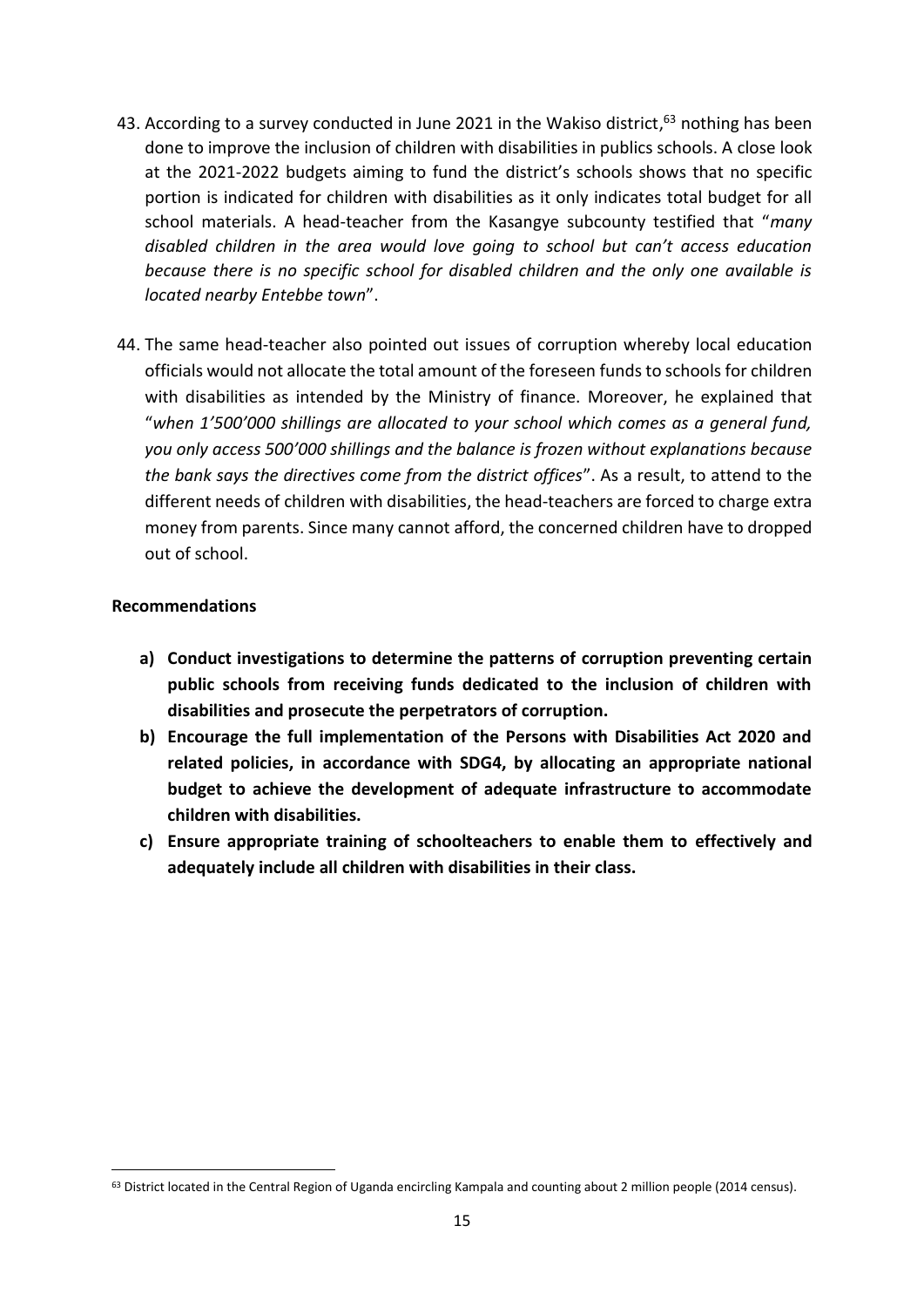## **IV. DOMESTIC VIOLENCE AND HARMFUL TRADITIONAL PRACTICIES AGAINST WOMEN**

#### **Introduction**

45. In 2021, Uganda still faces serious challenges to combat violence against women, especially domestic violence and harmful traditional practices. According to the latest official statistic available, violence against women has increased by 4% between 2015 and 2016.<sup>64</sup> In the same year, the Uganda Demographic and Health Survey explained that 22% of women between 15 and 49 years old had experience a form of sexual violence. The situation has worsened these past two years with the restrictive lockdown measures regarding the COVID-19 pandemic.<sup>65</sup> Concerning female genital mutilation, a 2020 governmental and UNICEF study states that 0.3% of the Ugandan Women between 15 and 49 have suffered genital mutilation. 66

## **UPR recommendations – 2 nd cycle**

- 46. During its second UPR session, Uganda accepted 14 recommendations aiming to tackle violence against women. The Government committed to improving the implementation of the laws on the issue but also to prevent and eliminate all forms of discrimination and violence against women. 67
- 47. Furthermore, the Ugandan Government accepted five recommendations to eliminate harmful traditional practices against women,<sup>68</sup> in particular female genital mutilation.

#### **Legal and policy framework**

48. Uganda has an extensive legal framework aiming at preventing and combatting violence against women. First, the equal rights of women are constitutionally guaranteed. The Constitution states, *inter alia,* that "*Women shall be accorded full and equal dignity of the person with men*" and that "*Laws, cultures, customs or traditions which are against the dignity, welfare or interest of women or which undermine their status are prohibited by* 

<sup>64</sup> THE WORLD BANK, *Demographic and Health Survey, Uganda*, 2016. Accessible at: <https://microdata.worldbank.org/index.php/catalog/2979> (Last accessed 06 July 2021).

<sup>65</sup> Even though there is no official statistics, UN Women notes: "*In Uganda, restrictive lockdown measures were put in place to curb the spread of the coronavirus. These measures served their purpose, however, movement restrictions adversely impacted women and girls experiencing violence*". UN WOMEN, *What happened after COVID-19 hit: Uganda,* 7 December 2020. Accessible at[: https://www.unwomen.org/en/news/stories/2020/12/what-happened-after-covid-19-hit-uganda.](https://www.unwomen.org/en/news/stories/2020/12/what-happened-after-covid-19-hit-uganda) (Last accessed 06 July 2021).

<sup>66</sup> UGANDA BUREAU OF STATISTICS AND UNICEF, *Female Genital Mutilation in Uganda,* 2020. Accessible at: [https://www.unicef.org/uganda/media/7996/file/FGM%20Evidence%20from%20Uganda\\_Policy%20Brief\\_29th%20Sept%2](https://www.unicef.org/uganda/media/7996/file/FGM%20Evidence%20from%20Uganda_Policy%20Brief_29th%20Sept%202020.pdf) [02020.pdf](https://www.unicef.org/uganda/media/7996/file/FGM%20Evidence%20from%20Uganda_Policy%20Brief_29th%20Sept%202020.pdf) (Last accessed 06 July 2021).

 $67$  See recommendations of Chile (115.89), Algeria (115.71), China (115.69), Maldives (115.68), Togo (115.67), Slovenia (115.65), Georgia (115.64), Tomor-Leste (115.65), Syria (115.63), Namibia (115.61), Italy (115.53), Mauritius (115.49), Zambia (115.13) and Paraguay (115.13). *Op.cit* footnote 6.

<sup>68</sup> See recommendations of Panama (115.77), Botswana (115.76), the Philippines (115.75), Spain (115.74) and Czechia (115.73). *Op. Cit.* footnote 6.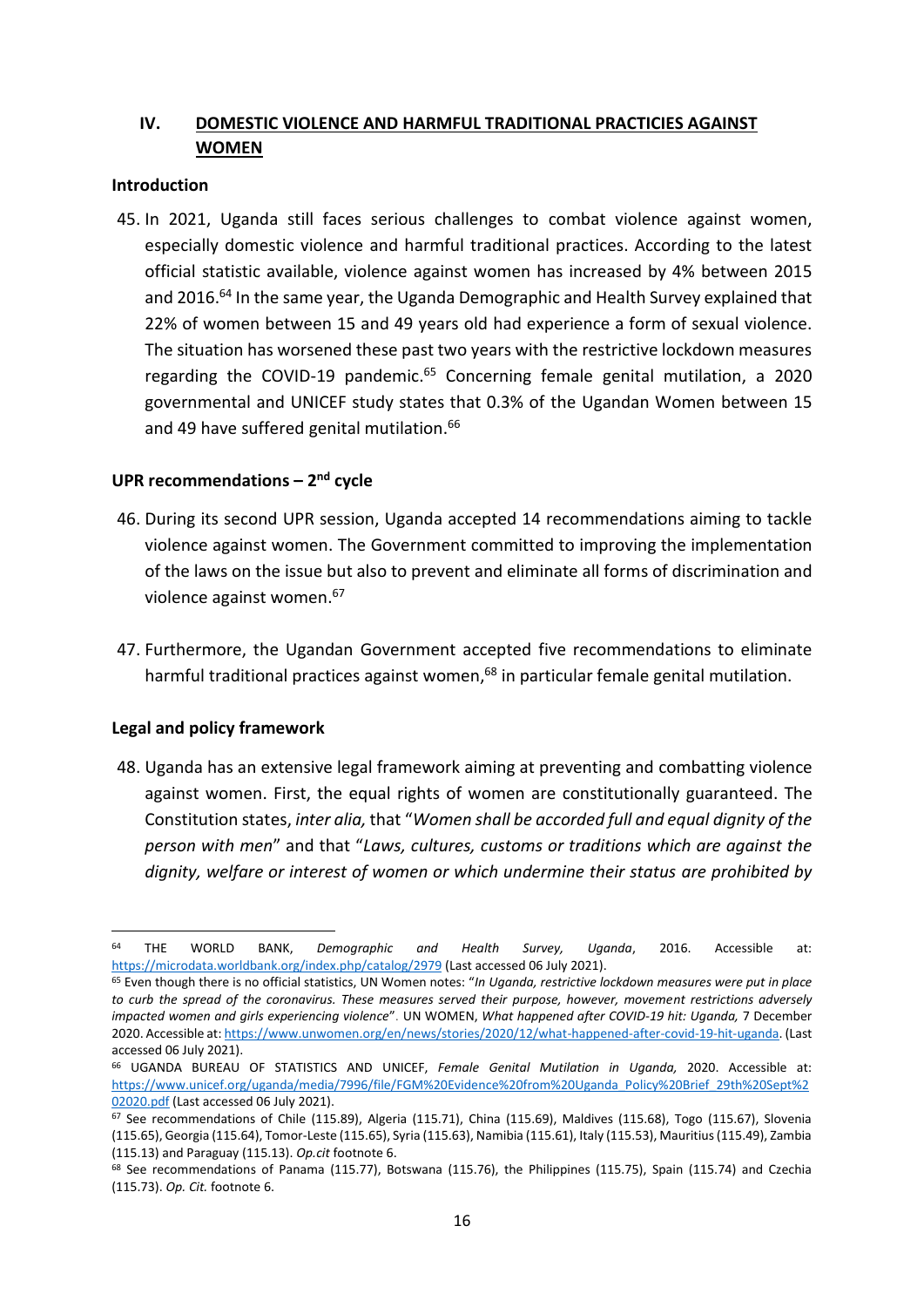t*his Constitution"*. <sup>69</sup> The Constitution is completed by the Domestic Violence Act of 2010<sup>70</sup> and the Prohibition of Female Genital Mutilation Act of 2010. <sup>71</sup> Moreover, Uganda ratified the Convention on the Elimination of all forms of Discrimination Against Women (CEDAW) in 1985.

- 49. The Domestic Violence Act provides for the protection and relief of victims of domestic violence. The law establishes criminal sanctions for perpetrators and set up procedures and guidelines to be followed by the court regarding the prosecution of perpetrators and the compensation of victims. Although the law does not address marital rape, it addresses all forms of violence including sexual violence. The law also determines the jurisdiction of the Family and Children's Court to deal with domestic violence cases and related issues.
- 50. The Prohibition of Female Genital Mutilation Act provides for the legal prohibition of female genital mutilation, establishing the criminal offenses, and the prosecution of perpetrators. The law also includes provisions for the protection of victims as well as for girls and women at risk of mutilation.
- 51. Both Acts entails some limitations as highlighted by civil society organizations.<sup>72</sup> Victims of domestic violence and of genital mutilation may be confronted with various obstacles in their access to justice, such as court fees and other related costs that they may have to cover.
- 52. The National Action Plan on Elimination of Gender Based Violence in Uganda (2016-  $2020$ <sup>73</sup> declares the issues of domestic violence and genital mutilation as urgent development priorities. The Plan is complemented by the National Policy on Elimination of Gender-Based Violence in Uganda. These focus mainly on ending the impunity of perpetrators.

<sup>69</sup> Article 33 of the Constitution: "*(1) Women shall be accorded full and equal dignity of the person with men. (2) The State shall provide the facilities and opportunities necessary to enhance the welfare of women to enable them to realise their full potential and advancement. (3) The State shall protect women and their rights, taking into account their unique status and natural maternal functions in society. (4) Women shall have the right to equal treatment with men and that right shall include equal opportunities in political, economic and social activities. (5) Without prejudice to article 32 of this Constitution, women shall have the right to affirmative action for the purpose of redressing the imbalances created by history, tradition or custom. (6) Laws, cultures, customs or traditions which are against the dignity, welfare or interest of women or which undermine their status. are prohibited by this Constitution*". *Op.cit.* footnote 8.

<sup>&</sup>lt;sup>70</sup> Domestic Violence Act (Act No. 3 of 2010), 17 March 2010. Accessible at: [https://www.ilo.org/dyn/natlex/natlex4.detail?p\\_isn=88097&p\\_lang=en](https://www.ilo.org/dyn/natlex/natlex4.detail?p_isn=88097&p_lang=en) (Last accessed 06 July 2021).

<sup>&</sup>lt;sup>71</sup> Prohibition of Female Genital Mutilation Act, 2010, 17 March 2010. Accessible at: [https://www.ilo.org/dyn/natlex/natlex4.detail?p\\_lang=en&p\\_isn=88098&p\\_country=UGA&p\\_count=130](https://www.ilo.org/dyn/natlex/natlex4.detail?p_lang=en&p_isn=88098&p_country=UGA&p_count=130) (Last accessed 06 July 2021).

<sup>72</sup> FIDH, *Women's Rights in Uganda: Gaps between Policy and practice*, 2012. Accessible at: <https://www.fidh.org/IMG/pdf/uganda582afinal.pdf> (Last accessed 08 July 2021).

<sup>&</sup>lt;sup>73</sup> The National Action Plan on Elimination of Gender Based Violence in Uganda of 2016 - 2020. Available at: [https://www.unfpa.org](https://www.unfpa.org/) (Last accessed 7<sup>th</sup> July, 2021).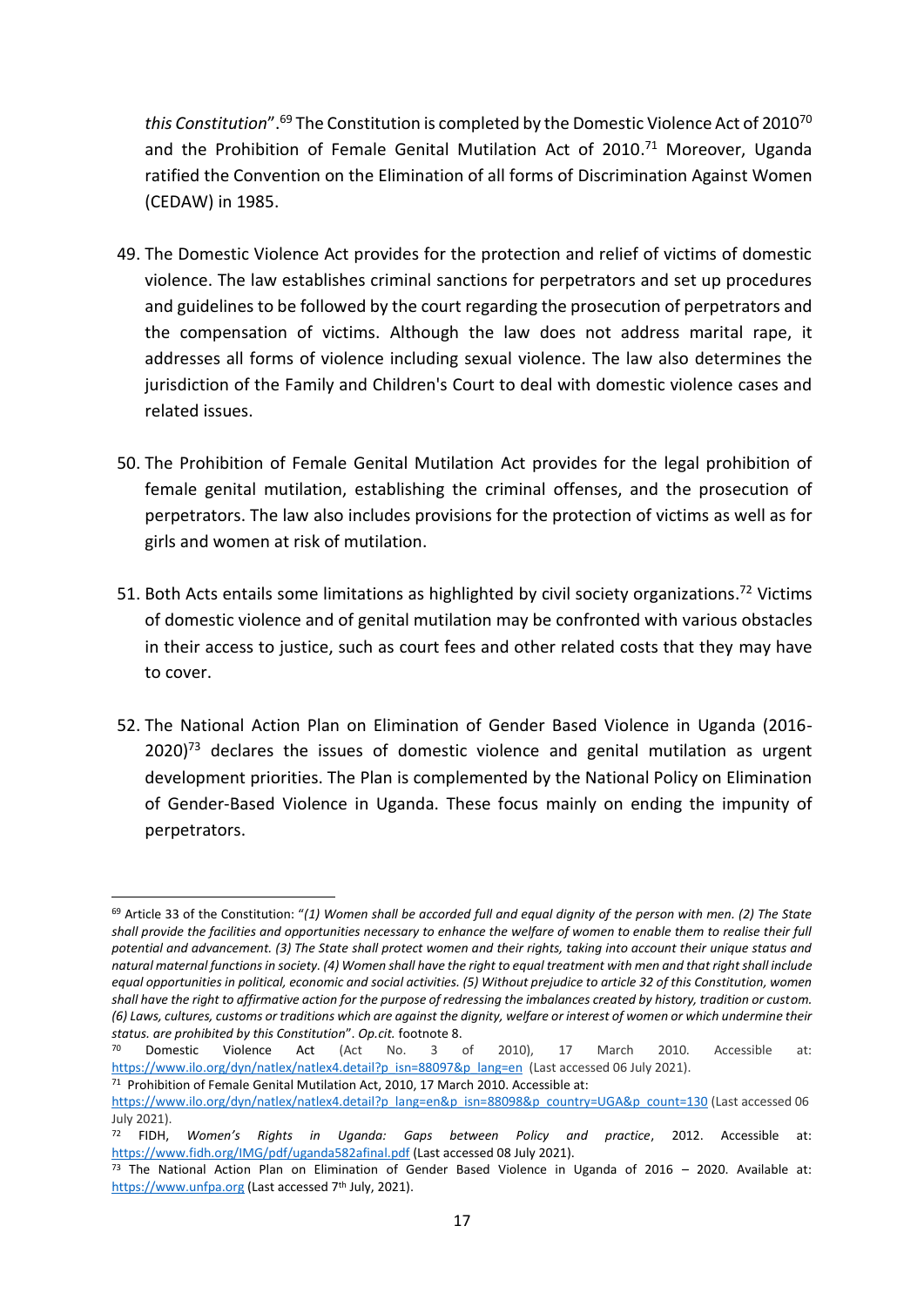- 53. The implementation of the mentioned laws and policies remains limited for several reasons. First, strong discriminatory cultural patterns remain in force within the Ugandan society. Indeed, despite the constitutional provisions, traditional and customary practices are still present in the country. This leads women to be excluded from decision-making processes and from equal inheritance rights, putting them in situations where they are more at risk to be victim of discriminations and violence.
- 54. Second, there is a blatant lack of systematic prosecution of perpetrators. As a United Nations Population Fund's report highlights about the Domestic Violence Act's enforcement, the lack of prosecution sends a message of impunity to victims who do not feel empowered and safe to speak out.<sup>74</sup> For instance, according to the statistics from the Office of the Director of Public Prosecution, in 2016 "*out of 1'594 new rape cases registered only 57% brought punishment for the perpetrator". 75*

#### **Promotion and protection of Human Rights at grassroots level**

55. The COVID-19 pandemic and its successive lockdowns and restrictive measures forced many victims to live together with their perpetrators. Therefore, the rate of genderbased violence (GBV) increased.<sup>76</sup> Within the first month of lockdown and quarantine, police report indicated a significant surge in GBV cases with an estimate of 3,280 cases reported between March  $30<sup>th</sup>$  and April 28<sup>th</sup> in Kampala. It has also been reported that between March and September 2020, the Lango region registered 1,180 cases of GBV compared to 808 cases in the previous year (2019).<sup>77</sup> A study carried out by the Konrad Adenauer Stiftung in April 2020<sup>78</sup> indicated that the measures to respond to Covid-19 were not well aligned with the specific needs of women and girls, exposing them to economic insecurity, poverty related stress as well as social isolation.<sup>79</sup>

<sup>74</sup> UNFPA, *Evaluation of UNFPA support to the prevention, response to and elimination of Gender-Based Violence and harmful practices 2012-2017,* January 2018, Page 24. Accessible at: [https://www.unfpa.org/sites/default/files/admin](https://www.unfpa.org/sites/default/files/admin-resource/Uganda_Case_Study.pdf)[resource/Uganda\\_Case\\_Study.pdf](https://www.unfpa.org/sites/default/files/admin-resource/Uganda_Case_Study.pdf) (Last accessed 08 July 2021).

<sup>75</sup> UNITED NATIONS, *Uganda: Violence against women unabated despite lays and policies*, 2017. Accessible at: : <https://www.un.org/africarenewal/news/uganda-violence-against-women-unabated-despite-laws-and-policies> (Last accessed 08 July 2021).

<sup>76</sup> As highlighted by a study done by Konrad Adenauer Stiftung in April 2020: "*The relationship between GBV and Covid-19 is assessed through following linkages: Economic insecurity and poverty-related stress; Quarantines and social isolation, Inability of women to temporarily escape abusive partners; Stigma of partner being positive, Social network, Non-operational support services, and trivialization of GBV as a non-priority*". KONRAD ADENAUER STIFTUNG, C. Kabonesa and F.I. Kindi, *Assessing the Relationship between gender-based violence and covid-19 pandemic in Uganda,* April 2020. Accessible at: [https://www.kas.de/documents/280229/8800435/Assessing+the+Relationship+between+Gender](https://www.kas.de/documents/280229/8800435/Assessing+the+Relationship+between+Gender-based+Violence+and+the+COVID-19+Pandemic+in+Uganda.pdf/8d5a57a0-3b96-9ab1-a476-4bcf2f71199d?version=1.0&t=1588065638600)[based+Violence+and+the+COVID-19+Pandemic+in+Uganda.pdf/8d5a57a0-3b96-9ab1-a476-](https://www.kas.de/documents/280229/8800435/Assessing+the+Relationship+between+Gender-based+Violence+and+the+COVID-19+Pandemic+in+Uganda.pdf/8d5a57a0-3b96-9ab1-a476-4bcf2f71199d?version=1.0&t=1588065638600)

[<sup>4</sup>bcf2f71199d?version=1.0&t=1588065638600](https://www.kas.de/documents/280229/8800435/Assessing+the+Relationship+between+Gender-based+Violence+and+the+COVID-19+Pandemic+in+Uganda.pdf/8d5a57a0-3b96-9ab1-a476-4bcf2f71199d?version=1.0&t=1588065638600) (Last accessed 08 July 2021):

<sup>77</sup> DAILY MONITOR, *Domestic Violence tops list of offences in Lango*, 18 May 2021. Accessible at: <https://www.monitor.co.ug/uganda/news/national/domestic-violence-tops-list-of-offences-in-lango--3404602> (Last accessed 09 July 2021).

<sup>78</sup> *Op.Cit.* Footnote 76.

<sup>79</sup> *Ibid* Footnote 76*.* p. 4.